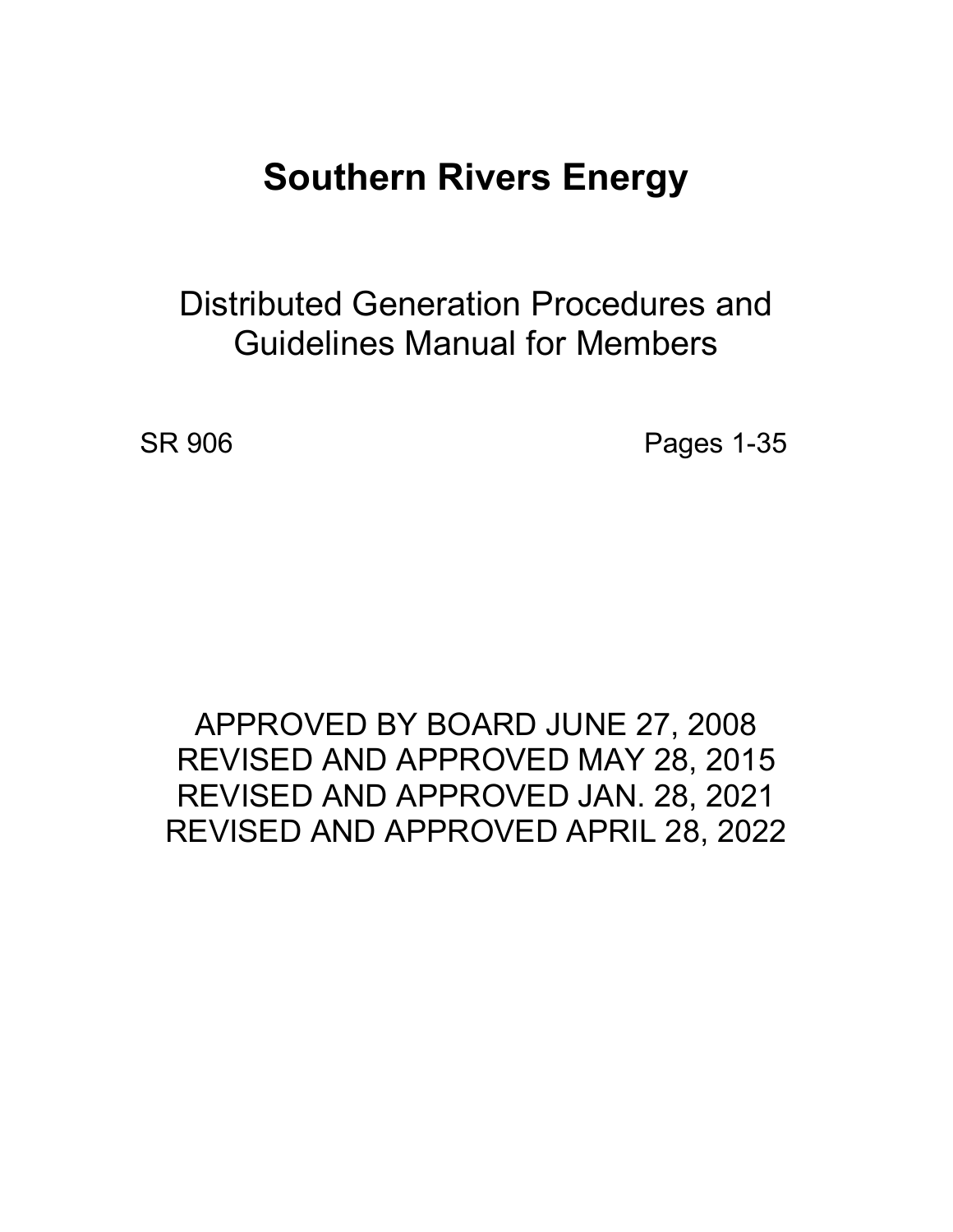# **TABLE OF CONTENTS**

| III. COOPERATIVE AND/OR POWER AND/OR TRANSMISSION                                                                                                                                                         |    |
|-----------------------------------------------------------------------------------------------------------------------------------------------------------------------------------------------------------|----|
| IV. SALES TO AND PURCHASES FROM A DG INSTALLATION<br>2) For DG ≤10 kW (residential) and ≤100 kW (commercial) where the Member<br>3) For DG >10 kW (residential) and >100 kW (commercial) where the Member |    |
| V. MEMBER'S RESPONSIBILITY PRIOR TO OPERATION9                                                                                                                                                            |    |
| VI. REFUSAL TO INTERCONNECT SERVICE OR DISCONNECTION OF                                                                                                                                                   | 11 |
|                                                                                                                                                                                                           |    |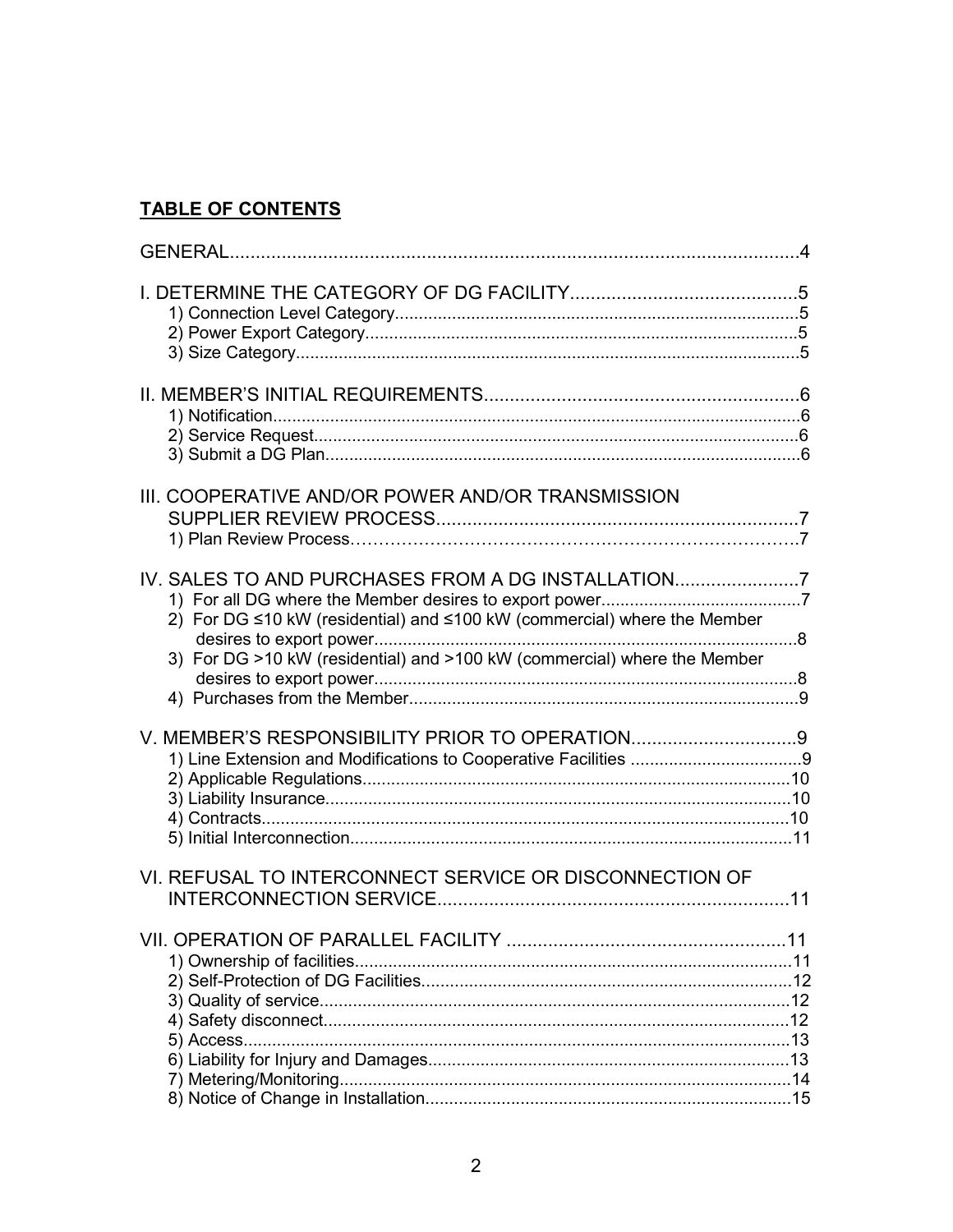# OTHER INFORMATION

| COOPERATIVE AGREEMENT FOR INTERCONNECTION AND PARALLEL<br>OPERATION OF DISTRIBUTED GENERATION |  |
|-----------------------------------------------------------------------------------------------|--|
|                                                                                               |  |
| APPLICATION FOR OPERATION OF CUSTOMER-OWNED DG28                                              |  |
|                                                                                               |  |
| EXHIBIT B: APPLICATION FOR OPERATION OF MEMBER-OWNED                                          |  |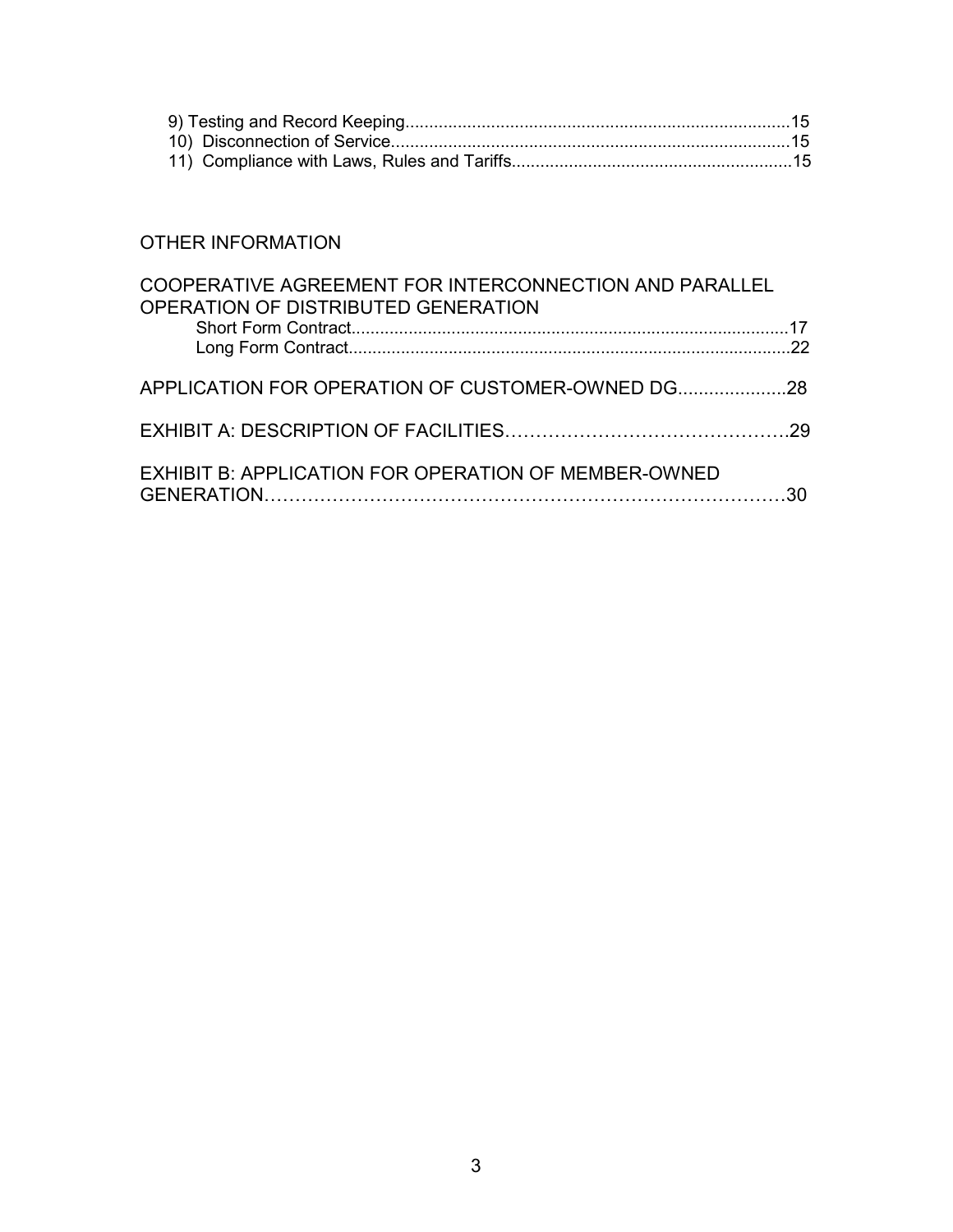# **GENERAL**

In order to receive service from Southern Rivers Energy, a customer must join or become a "Member" of Southern Rivers Energy. Throughout this DG Manual, Southern Rivers Energy will be referred to as the "Cooperative" and customers will be referred to as "Members." For more information about the cooperative membership application process, including any applicable membership fees or deposits, see the Cooperative to request new member information.

It is the intent of the Cooperative to allow Members to install Distributed Generation (DG), provided the Member's DG facility does not adversely affect the Cooperative. The Member must conduct his/her own analysis to determine the economic benefit of DG operation.

A DG facility that is not connected to the Cooperative's system in any way is known as "stand-alone" or "isolated" DG. The Member may operate a DG facility in stand-alone or isolated fashion as long as such DG facility does not adversely affect the Cooperative's system. A DG facility electrically connected in any way to the Cooperative's system shall be considered as in "parallel." For purposes of this DG Manual, a DG facility is considered operating in "parallel" anytime it is electrically connected to the Cooperative's system in any way, even if the Member does not intend to export power. All provisions of this DG Manual shall apply to parallel operation of DG facilities as so defined. Member shall fully comply with the provisions of this DG Manual, as same may be amended from time to time at the sole discretion of the Cooperative.

This DG Manual is not a complete description or listing of all laws, ordinances, rules and regulations, nor is this DG Manual intended to be an installation or safety manual. The Member requesting to interconnect a DG facility to the Cooperative's system is responsible for and must follow, in addition to all provisions of this DG Manual, the Cooperative's *Rules and Regulations and Tariffs for Electric Service*, the Cooperative's *Line Extension Policy*, the *Policies and Procedures* of the Cooperative's Power and/or Transmission supplier where applicable, the *Policies and Procedures* of the Cooperative's transmission service provider where applicable, the current *IEEE 1547 Standard Guide for Distributed Generation Interconnection* (a copy is on file at the Cooperative for inspection along with information so the Member may obtain his/her own copy), other applicable IEEE standards, applicable ANSI standards, including ANSI Standard C84.1 Voltage Range A and any other applicable governmental and regulatory laws, rules, ordinances or requirements. All DG equipment must be UL listed for its intended use. All legal, technical, financial, etc. requirements in the following sections of this DG Manual must be met prior to interconnection of the DG facility to the Cooperative's system.

A Member may serve all load beyond the meter at the location serving the DG facility but will not be allowed to serve multiple meters, multiple consuming facilities or multiple Members with a single DG facility or under a single DG application without prior written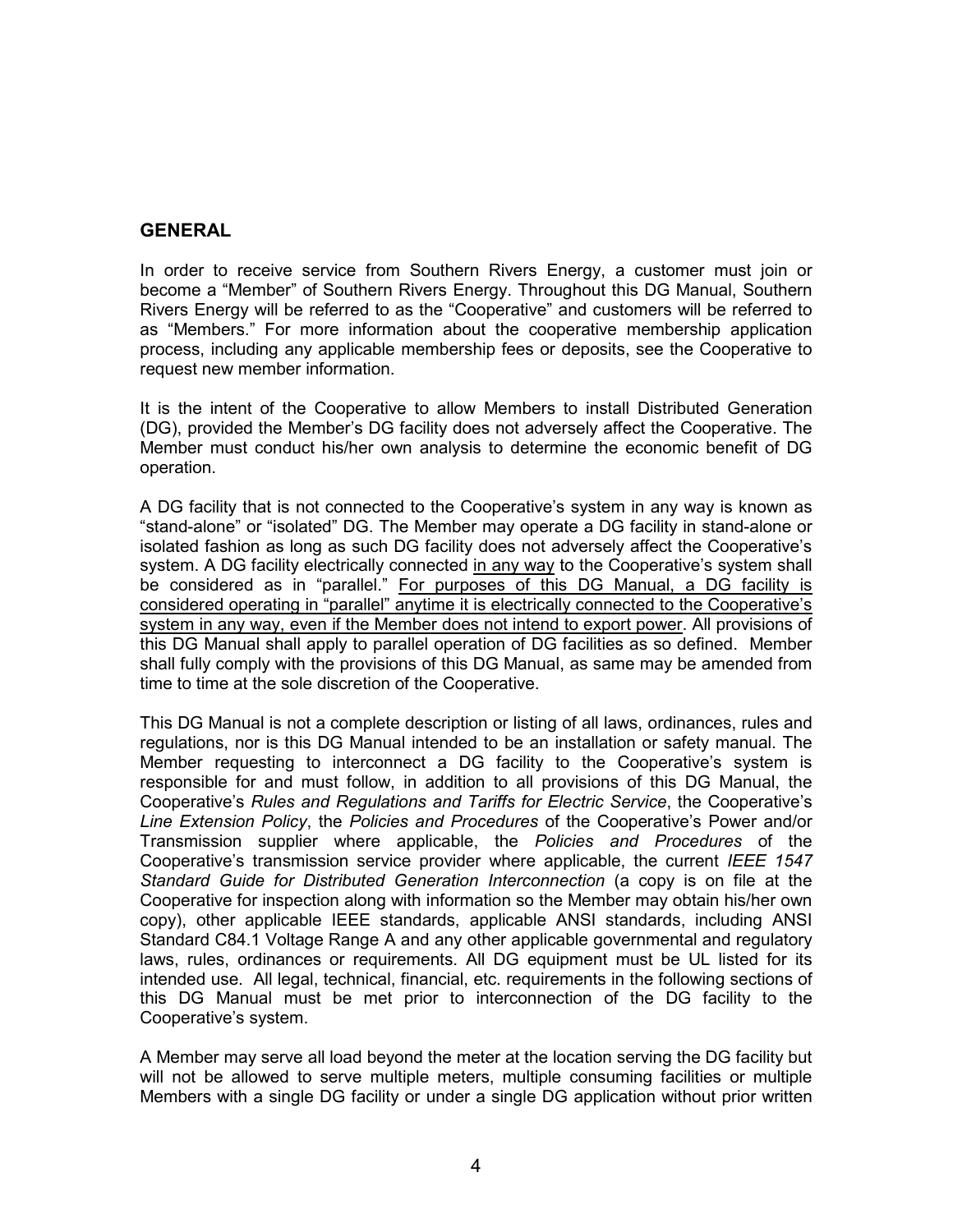approval by the cooperative.

DG facilities larger than 10 MW are not covered by this DG Manual and will be considered by the Cooperative on a case-by-case basis.

# **I. DETERMINE THE CATEGORY OF DISTRIBUTED GENERATION FACILITY**

#### 1) Connection Level Category

- a) Connected to the Cooperative's system The Member requests and/or the Member's DG facility require connection to the Cooperative's system. All provisions of this DG Manual cover this category.
- b) Connected to the Cooperative's Power and/or Transmission Supplier's system The Member requests and/or the Member's DG facility require connection to the Cooperative's Power and/or Transmission Supplier's system. This DG Manual does NOT cover this category.

## 2) Power Export Category

- a) Parallel no power export The Member operates a DG facility connected in any way to the Cooperative system but with no intention to export power.
- b) Parallel power generated to be both consumed and exported The Member operates a DG facility connected in any way to the Cooperative's system designed primarily to serve the Member's own load but with the intention to export excess power.
- c) Parallel power generated to be exported only The Member operates a DG facility connected in any way to the Cooperative's system designed primarily with the intention to export power.

## 3) Size Category

- a) Facilities ≤10 kW (residential) and ≤100 kW (commercial)
	- Facilities ≤10 kW (residential) and ≤100 kW (commercial) of connected generation will be placed in this size category unless the Member requests connection under category b).
- b) Facilities >10 kW (residential) and >100 kW (commercial) and <10MW Facilities > 10 kW (residential) and >100 kW (commercial) and <10 MW of connected generation will be placed in this size category. Smaller capacity facilities may be placed in this size category if so requested by the Member.
- c) Facilities above 10 MW of connected generation Not considered under this DG Manual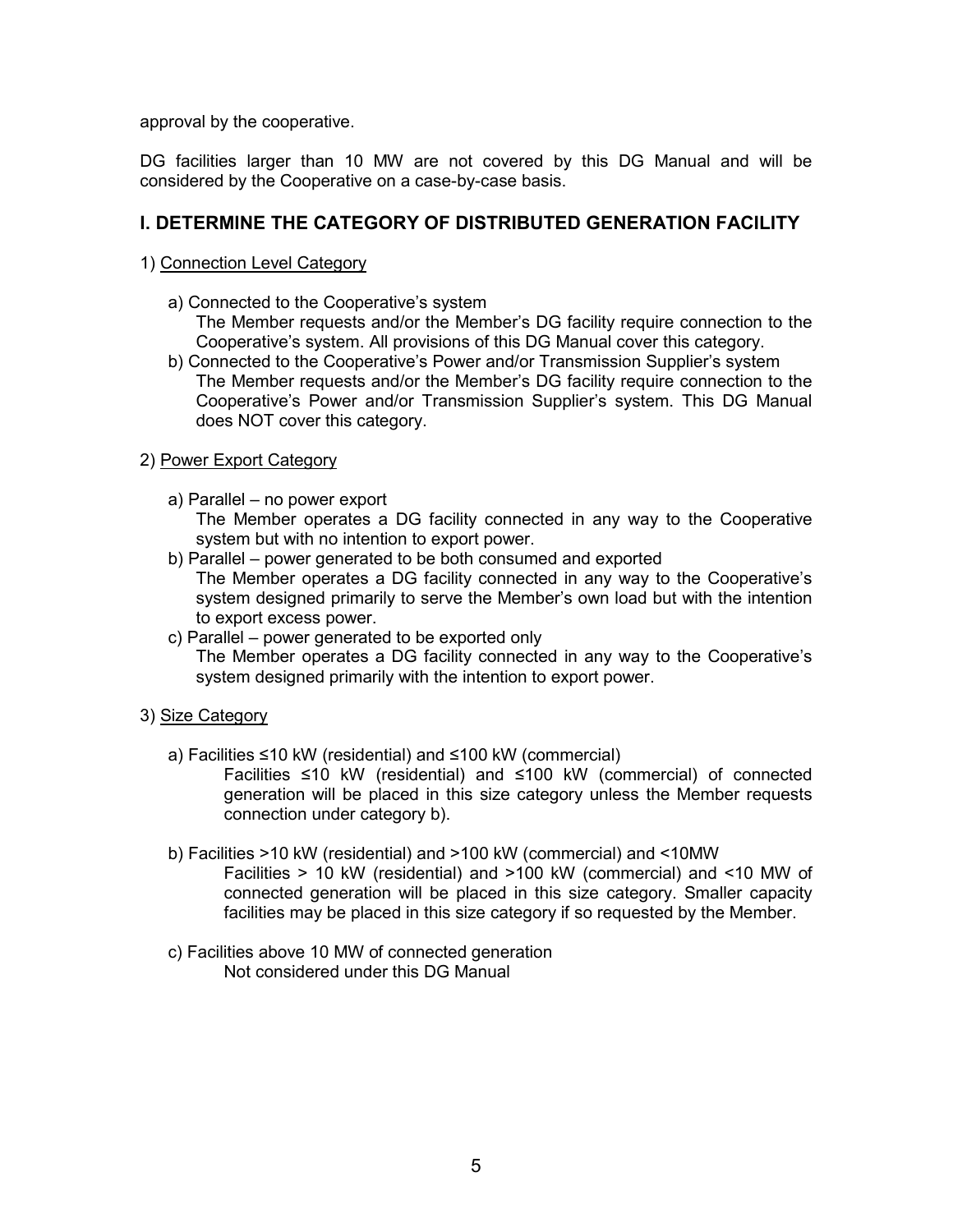# **II. MEMBER'S INITIAL REQUIREMENTS**

#### 1) Notification

- a) The Member must meet all the Cooperative's membership and service requirements in addition to the requirements in the DG Manual.
- b) Anyone owning or operating a DG facility in parallel with the Cooperative's system must notify the Cooperative of the existence, location and category of the DG facility.
- c) The Member shall give notice to the Cooperative at least 30 days prior to the intended operation date of the DG facility.

#### 2) Service Request

- a) In advance of request for an interconnection, the Member must contact the Cooperative and complete the "Cooperative Agreement for Interconnection and Parallel Operation of Distributed Generation."
- b) DG facilities < 5 kW in size and of standard manufacture and design (as so determined by the Cooperative) may submit the Agreement Short Form. All other facilities must submit the Agreement Long Form.
- c) A separate form must be submitted for each facility.

#### 3) Submit a DG Plan

- a) As a part of the application, the Member shall submit a plan detailing the electrical design, interconnection requirements, size, and operational plans for the DG facility (the "DG plan"). Either at the time of submission or at any time during the review process, the Cooperative may require additional information or may require the DG plan to be prepared by a Professional Engineer registered in the state of Georgia.
- b) In the case of DG facilities (i) to be operated in parallel with the Cooperative's system, (ii) with no intention to export power to the Cooperative and (iii) that are of standard design and intended entirely as emergency or back-up power supply for the facility, the Cooperative may, at its sole discretion, waive the application fee.
- c) Prior to review of the application and DG plan by the Cooperative, the Member shall pay an application fee as indicated below. A separate fee must be submitted for each DG facility.

| DG Size<br>(Connected Load)                              | <b>Application Fee</b> | Additional<br><b>Engineering Fee</b> |  |
|----------------------------------------------------------|------------------------|--------------------------------------|--|
| $\leq$ 10 KW (residential)<br>$\leq$ 100 kW (commercial) | \$50                   | None                                 |  |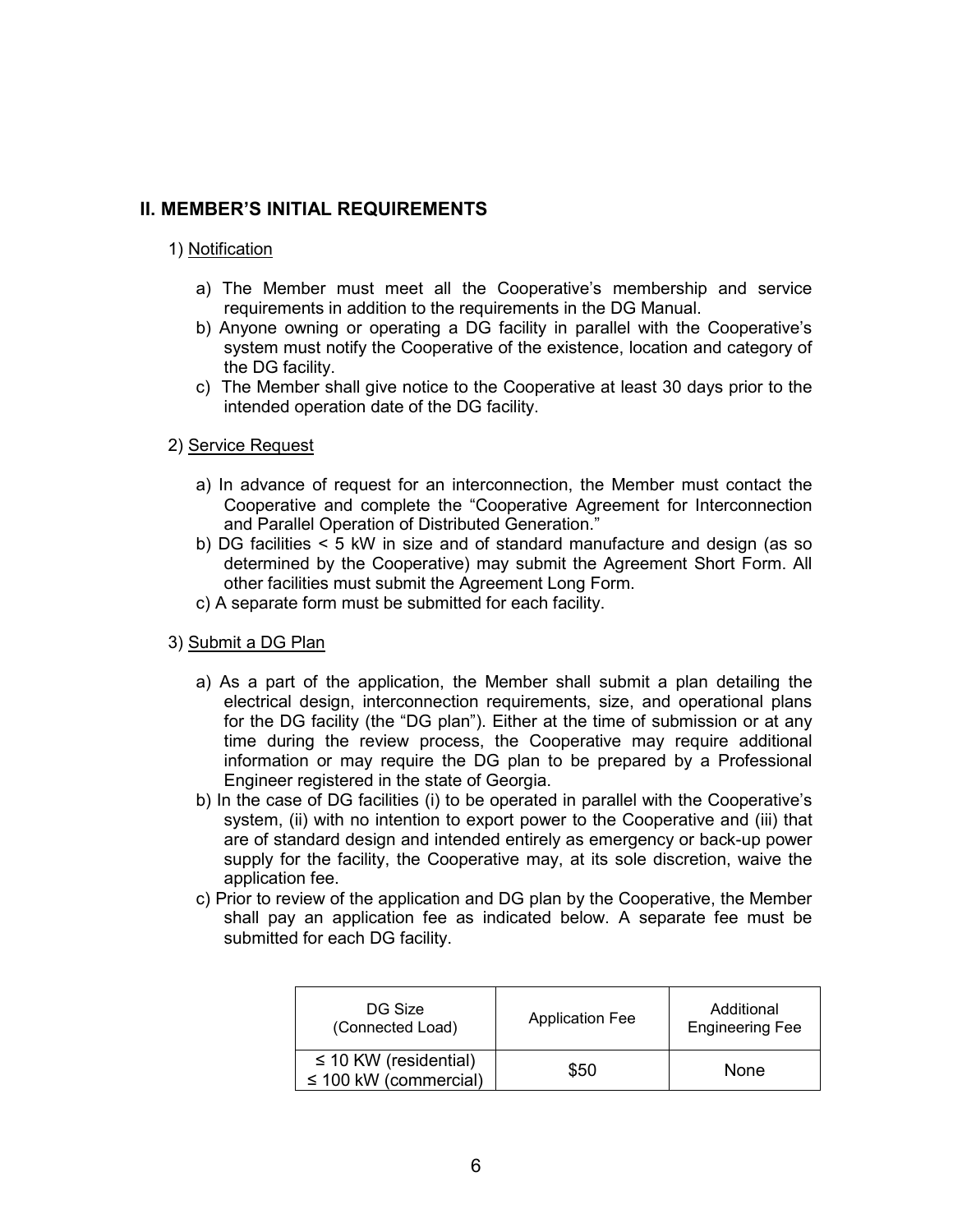| $>$ 10 KW to $<$ 10 MW<br>(residential)<br>> 100 kW to < 10 MW<br>(commercial) | \$250                                   | As Required<br>(Paid by<br>Member) |
|--------------------------------------------------------------------------------|-----------------------------------------|------------------------------------|
| $>$ 10 MW                                                                      | Not covered by this<br><b>DG Manual</b> |                                    |

# **III. COOPERATIVE AND/OR POWER AND/OR TRANSMISSION SUPPLIER REVIEW PROCESS**

#### 1) Plan Review Process

- a) The Cooperative and its Power and/or Transmission Supplier, if requested by the Cooperative, will review the application and accompanying documents, plans, specifications, and other information provided and will return an interconnection analysis to the Member within 60 days of receipt of final plans and specifications and additional information, if any, requested by the Cooperative.
- b) Technical review will be consistent with guidelines established by the most recent *IEEE Standard 1547 Guide for Distributed Generation Interconnection.* The Member will be required by the Cooperative to provide certification by a Professional Engineer that their DG Facilities have been tested and certified per applicable IEEE guidelines.
- c) If corrections or changes to the plans, specifications and other information are to be made by the Member, the 60 day period may be reinitialized when such changes or corrections are provided to the Cooperative. In addition, any changes to the site or project requiring new analysis by the Cooperative may require additional cost and a new DG plan. The cost will be determined by the Cooperative and shall be paid by the Member.
- d) The Member acknowledges and agrees that any review or acceptance of such plans, specifications and other information by the Cooperative and/or its Power and/or Transmission Supplier shall not impose any liability on the Cooperative and/or its Power and/or Transmission Supplier and does not guarantee the adequacy of the Member's equipment or DG facility to perform its intended function. The Cooperative and its Power and/or Transmission Supplier disclaim any expertise or special knowledge relating to the design or performance of DG installations and does not warrant the efficiency, cost-effectiveness, safety, durability, or reliability of such DG installations. Installation and operation of the DG facility shall at all times be at the Member's risk and expense.
- e) In the event it is necessary at the time of initial interconnection or at some future time for the Cooperative and/or its Power and/or Transmission Supplier to modify electric delivery systems in order to serve the Member's DG facilities and/or purchase or continue to purchase the output of the Member's DG facilities, or because the quality of the power provided by the Member's DG adversely affects the Cooperative's and/or its Power and/or Transmission Supplier's delivery system, the Member will be responsible to pay the Cooperative and/or its Power and/or Transmission Supplier in advance for all costs of modifications required for the interconnection of the Member's DG facilities.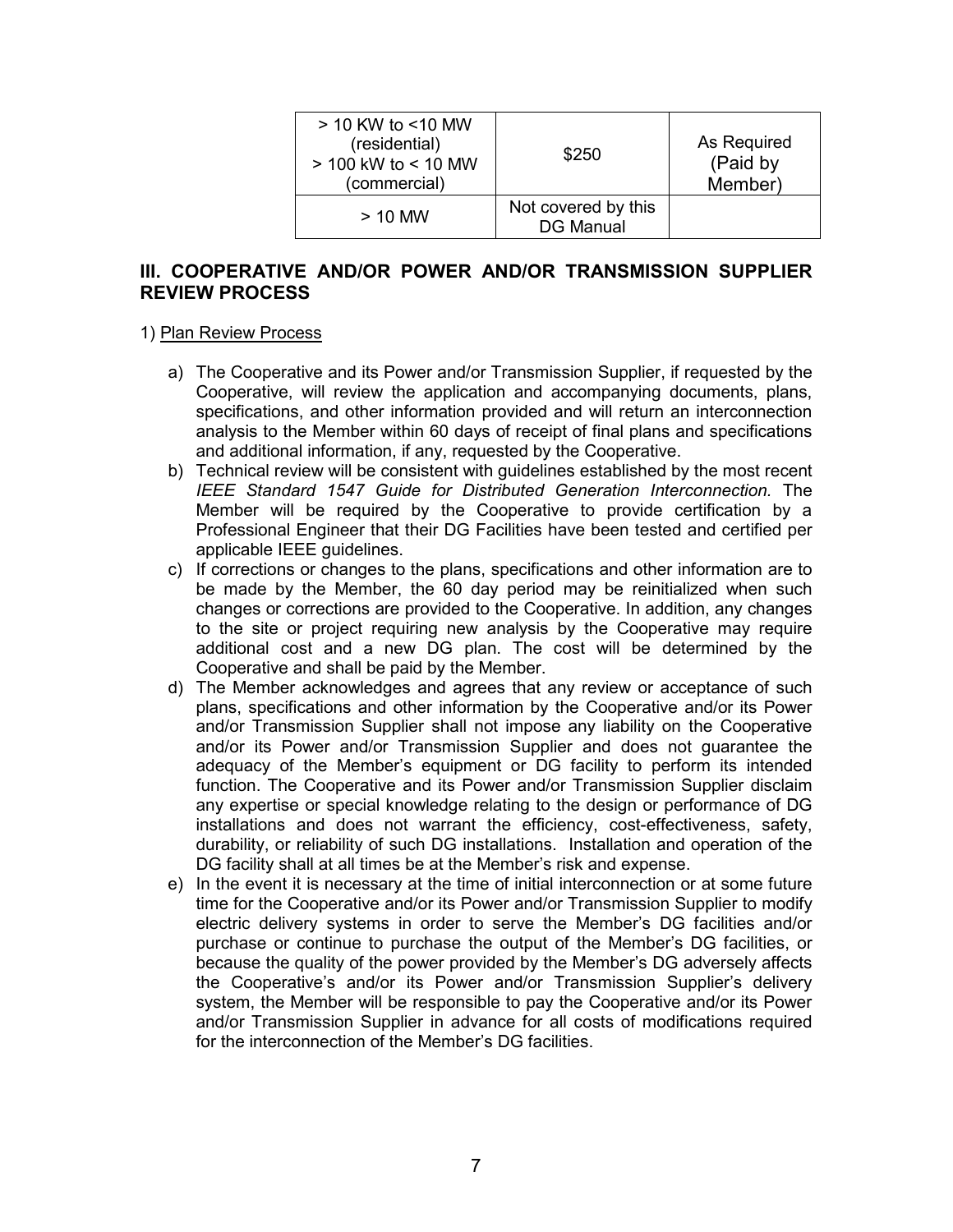# **IV. SALES TO AND PURCHASES FROM A DG FACILITY**

1) For all DG where the Member desires to export power

- a) The type of metering to be used shall be specified at the sole discretion of the Cooperative. The metering shall provide data so the Cooperative can determine each billing period the energy supplied to the Member by the Cooperative and the energy supplied to the Cooperative by the Member.
- b) At the sole discretion of the Cooperative, an approved load profile meter may be required which can be remotely read by the Cooperative through an approved communications link.
- c) The Member will purchase power used from the Cooperative at the applicable retail rate schedule. All energy supplied by the Member to the Cooperative will be purchased by the Cooperative at the Cooperative's avoided cost. The Cooperative shall bill the Member for the difference of the cost of energy supplied by the Cooperative at its applicable rate schedule and the avoided cost of energy supplied by the Member during each billing period.
- d) The Member shall sign an approved Interconnection Agreement for Interconnection of Distributed Generation with the Cooperative.
- e In addition to all other charges, the Cooperative may bill the Member for any additional facilities and/or metering charges as determined by the Cooperative and appended to the Interconnection Agreement.
- 2) Purchases from the Member
	- a) The Cooperative shall not be required to make any purchases that will cause the Cooperative to no longer be in compliance with any applicable contracts or allpower contract requirements with its power supplier(s).

# **V. MEMBER'S RESPONSIBILITY PRIOR TO OPERATION**

- 1) Line Extension and Modifications to Cooperative Facilities
	- a) As a part of the interconnection analysis performed by the Cooperative, the Member will be provided with an estimate of any line extension or other cost to be incurred in providing electric delivery service to the Member's DG facility.
	- b) Notwithstanding the Cooperative's line extension policy, the Member shall pay in advance the full cost of the construction of any transmission, substation, distribution, transformation, metering, protective, or other facilities or equipment which, at the sole discretion of the Cooperative and/or its Power and/or Transmission supplier, is required to serve the Member's DG facility.
	- c) In the event it is necessary at the time of initial interconnection or at some future time for the Cooperative and/or its Power and/or Transmission Supplier to modify electric delivery systems in order to serve the Member's DG facilities and/or purchase or continue to purchase the Member's output, or because the quality of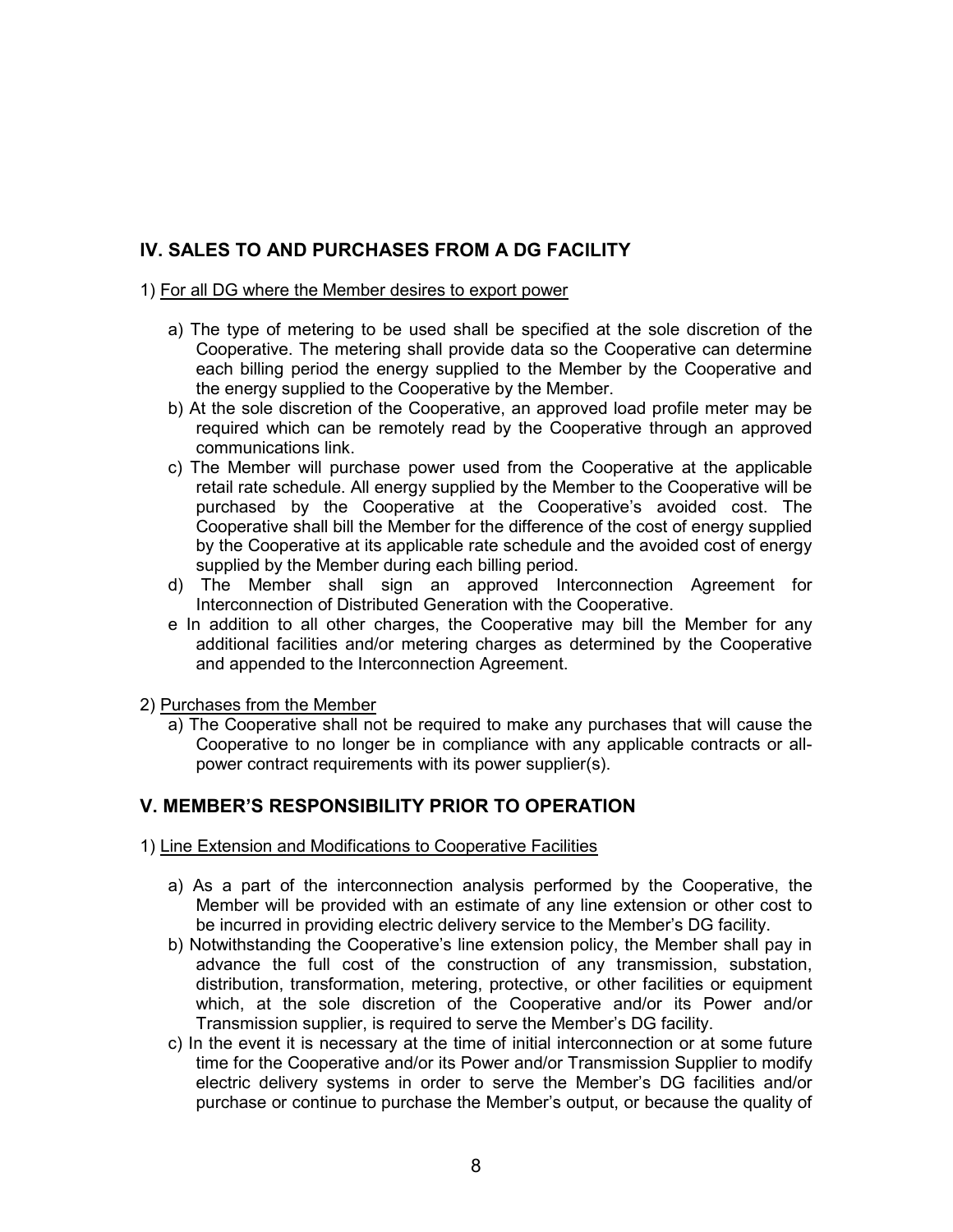the power provided by the Member's DG adversely affects the Cooperative and/or its Power and/or Transmission Supplier's delivery system, the Member will reimburse the Cooperative and/or its Power and/or Transmission Supplier for all costs of modifications required for the interconnection of the Member's DG facilities.

- d) In the event the Cooperative at any time in the future changes primary voltage of facilities serving the DG facility such that metering equipment, transformers and/or any other Member-owned equipment must be changed to continue receiving service at the new primary voltage level, the full cost of the change will be borne by the Member.
- e) In all cases, the Member shall pay the full cost of the installation of a load break disconnect switch by and to the sole specification of the Cooperative. The switch shall be readily accessible to Cooperative personnel and of a type that will provide a visible air gap when in the open position and can be secured in an open position by a Cooperative lock.

#### 2) Applicable Regulations

The DG facility shall be installed and operated by the Member subject to and in accordance with the terms and conditions set forth in the Cooperative's rules, regulations, bylaws, rates and tariffs, as amended from time to time, and, if applicable, approved by the Cooperative's board of directors, which are incorporated herein by reference, and in compliance with all applicable federal, state and local laws, regulations, zoning codes, building codes, safety rules, environmental restrictions, ordinances and regulations, including without limitation, the most recent IEEE Standard 1547 Guide for Distributed Generation Interconnection, applicable ANSI standards, including ANSI C84.1 Range A, and in accordance with industry standard prudent engineering practices.

All DG facilities must have a Certificate of Completion or other appropriate permit issued by the local county's Building and Zoning Department. No interconnection to the cooperative will be completed without the approved permits or certificates.

#### 3) Liability Insurance

- a) Facilities ≤10 kW (residential) and ≤100 kW (commercial)
	- (1) Facilities ≤10 kW (residential) and ≤100 kW (commercial) will be required to provide insurance as required by current Georgia Law.
- b) Facilities >10 kW (residential) and >100 kW (commercial)
	- (1) Prior to interconnection, the Member must provide (at Member's expense) a certificate of insurance showing satisfactory liability insurance including contractual liability insurance covering indemnity agreements which insures the Member against all claims for property damage and for personal injury or death arising out of, resulting from or in any manner connected with the installation, operation and maintenance of the Member's generating equipment.
	- (2) The amount of such insurance coverage required to be provided by the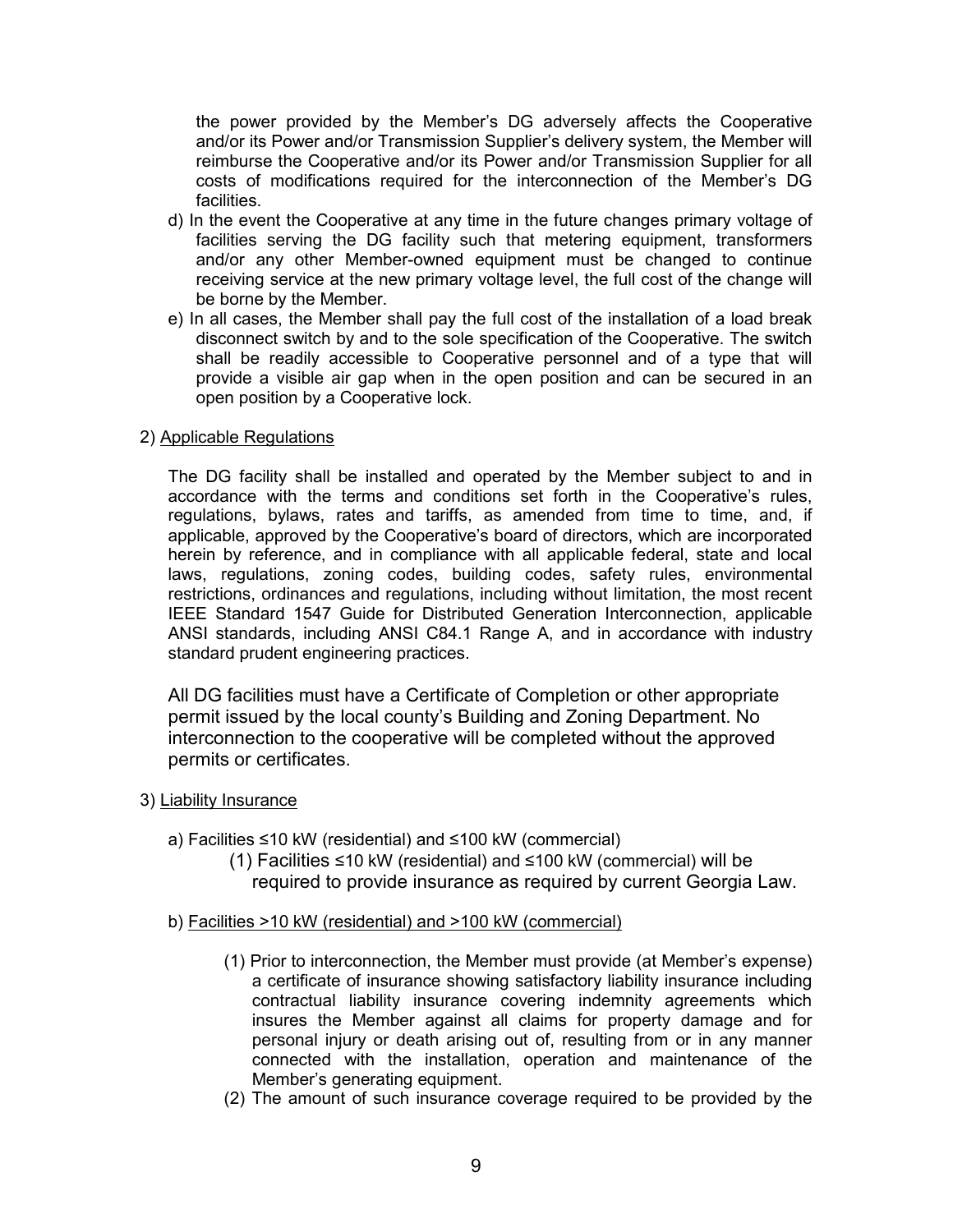Member shall be not less than \$1,000,000 per occurrence. The amount of such coverage and the type of insurance coverage required shall be acceptable to the Cooperative and may be amended from time to time by the Cooperative at the sole discretion of the Cooperative.

- (3) The certificate shall provide that the insurance policy will not be changed or canceled during its term without thirty days written notice to the Cooperative. The term of the insurance shall be coincident with the term of the interconnection contract or shall be specified to renew throughout the length of the interconnection contract.
- (4) The Member shall provide proof of such insurance to the Cooperative at least annually.

## 4) Contracts

a) Interconnection Contract

The Member will sign and deliver an Agreement for Interconnection to the Cooperative substantially in the form as shown in the COOPERATIVE AGREEMENT FOR INTERCONNECTION AND PARALLEL OPERATION OF DISTRIBUTED GENERATION included in this DG Manual.

#### 5) Initial Interconnection

- a) Upon satisfactory completion of the review process and execution of required agreements as outlined in this DG Manual, the Cooperative will begin installation of the interconnection of DG facilities. The interconnection will be completed as soon as practical after completion of the review process and execution of the necessary agreements/contracts. After completion of interconnection requirements and prior to initiation of service, the Cooperative will conduct a final inspection of the facilities and interconnection to the Cooperative's system. Upon final inspection satisfactory to the Cooperative, the Cooperative will initiate service to the Member.
- b) The Cooperative's review process and final inspection is intended as a means to help safeguard the Cooperative's facilities and personnel. The Member acknowledges and agrees that any review or acceptance of such plans, specifications and other information by the Cooperative and/or its Power and/or Transmission Supplier shall not impose any liability on the Cooperative and/or its Power and/or Transmission Supplier and does not guarantee the adequacy of the Member's equipment or DG facility to perform its intended function. The Cooperative and its Power and/or Transmission Supplier disclaims any expertise or special knowledge relating to the design or performance of DG installations and does not warrant the efficiency, cost-effectiveness, safety, durability, or reliability of such DG installations.

# **VI. REFUSAL TO INTERCONNECT SERVICE OR DISCONNECTION OF INTERCONNECTION SERVICE**

The Cooperative may, at its sole discretion, prevent the interconnection or disconnect the interconnection of DG facilities due to reasons such as safety concerns, reliability issues, power quality issues, breach of interconnection contract or any other issue which the Cooperative considers to be a reasonable basis for such action. Any disconnection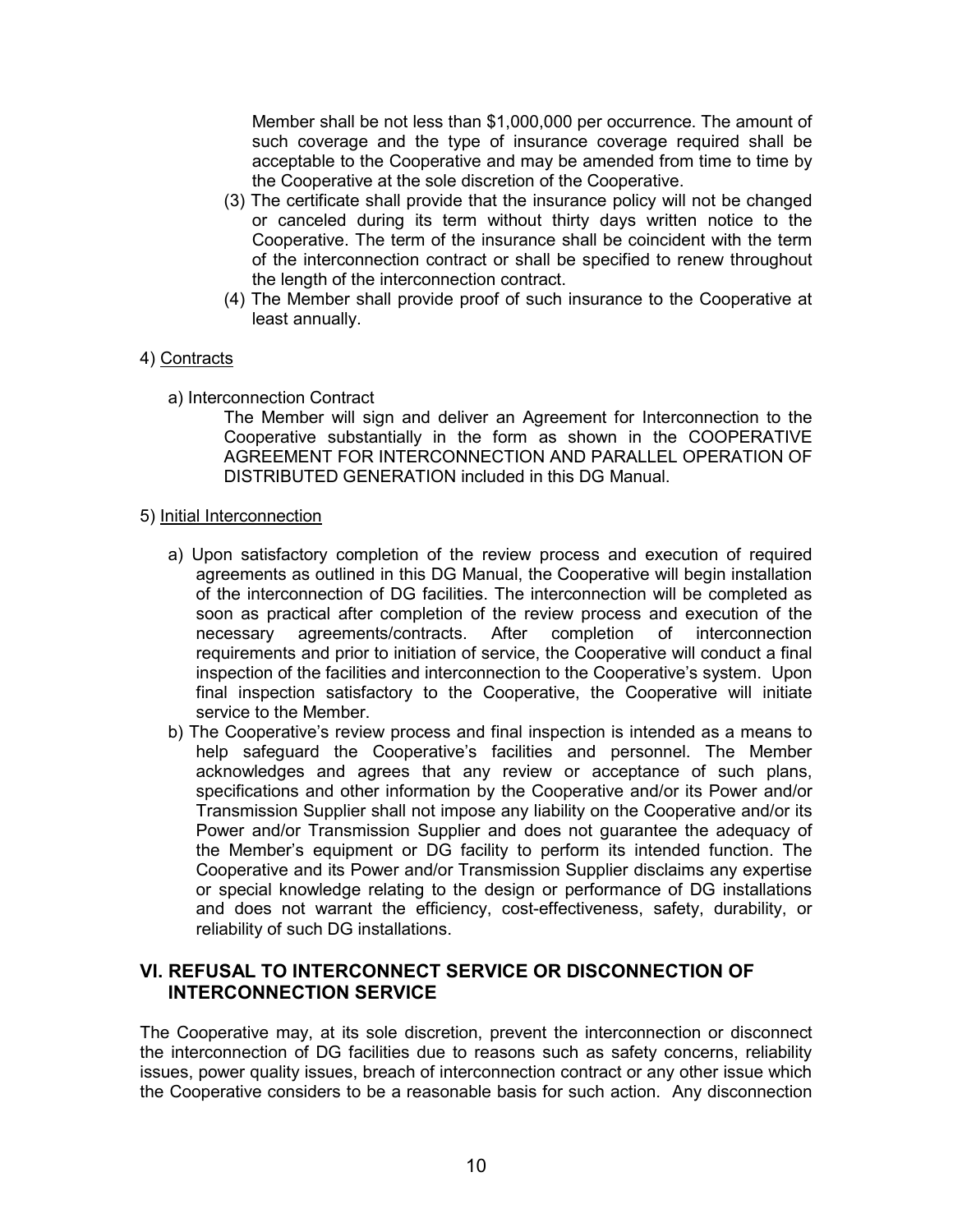may be without prior notice.

# **VII. OPERATION OF PARALLEL FACILITY**

The purpose of this section is to outline the Cooperative's operational requirements (the fulfillment of which is the responsibility of the Member) for DG facilities operated in parallel with the Cooperative's system and is not intended to be a complete listing of all operational, regulatory, safety and other requirements.

#### 1) Ownership of facilities

- a) The Member shall own and be solely responsible for all expense, installation, maintenance and operation of all facilities, including all power generating facilities, at and beyond the point of delivery as defined in the Cooperative's tariffs.
- b) These requirements do not preclude a Member from entering into a solar energy procurement agreement.
- c) At its sole discretion, the Cooperative may locate cooperative owned metering equipment and/or transformers past the point of delivery.

#### 2) Self-Protection of DG Facilities

- a) The Member will furnish, install, operate and maintain in good order and repair all equipment necessary for the safe operation of DG facilities operated in parallel with the Cooperative system.
- b) The Member's equipment will have capability to both establish and maintain synchronism with the Cooperative system and to automatically disconnect and isolate the DG facility from the Cooperative system upon loss of Cooperative power.
- c) The Member's DG facility will be designed, installed and maintained to be selfprotected from normal and abnormal conditions on the Cooperative system including, but not limited to, overvoltage, undervoltage, overcurrent, frequency deviation, and faults. Self-protection will be compatible with all applicable Cooperative protection arrangements and operating policies.
- d) Additional protective devices and/or functions may be required by the Cooperative when, in the sole judgment of the Cooperative, the particular DG facility installation and/or the Cooperative system characteristics so warrant.
- 3) Quality of service
	- a) The Member's DG facility will generate power at the nominal voltage of the Cooperative's system at the Member's delivery point as defined by ANSI Standard C84.1 Voltage Range A.
	- b) Member's DG installation will generate power at a frequency within the tolerances as defined by IEEE 1547.
	- c) Member's DG facility shall produce power at a minimum power factor of at least 95% or shall use power factor correction capacitors to ensure at least a 95% power factor.
	- d) Member's DG facility shall be in accordance with the power quality limits specified in IEEE 519.
	- e) The overall quality of the power provided by the Member's DG facility including,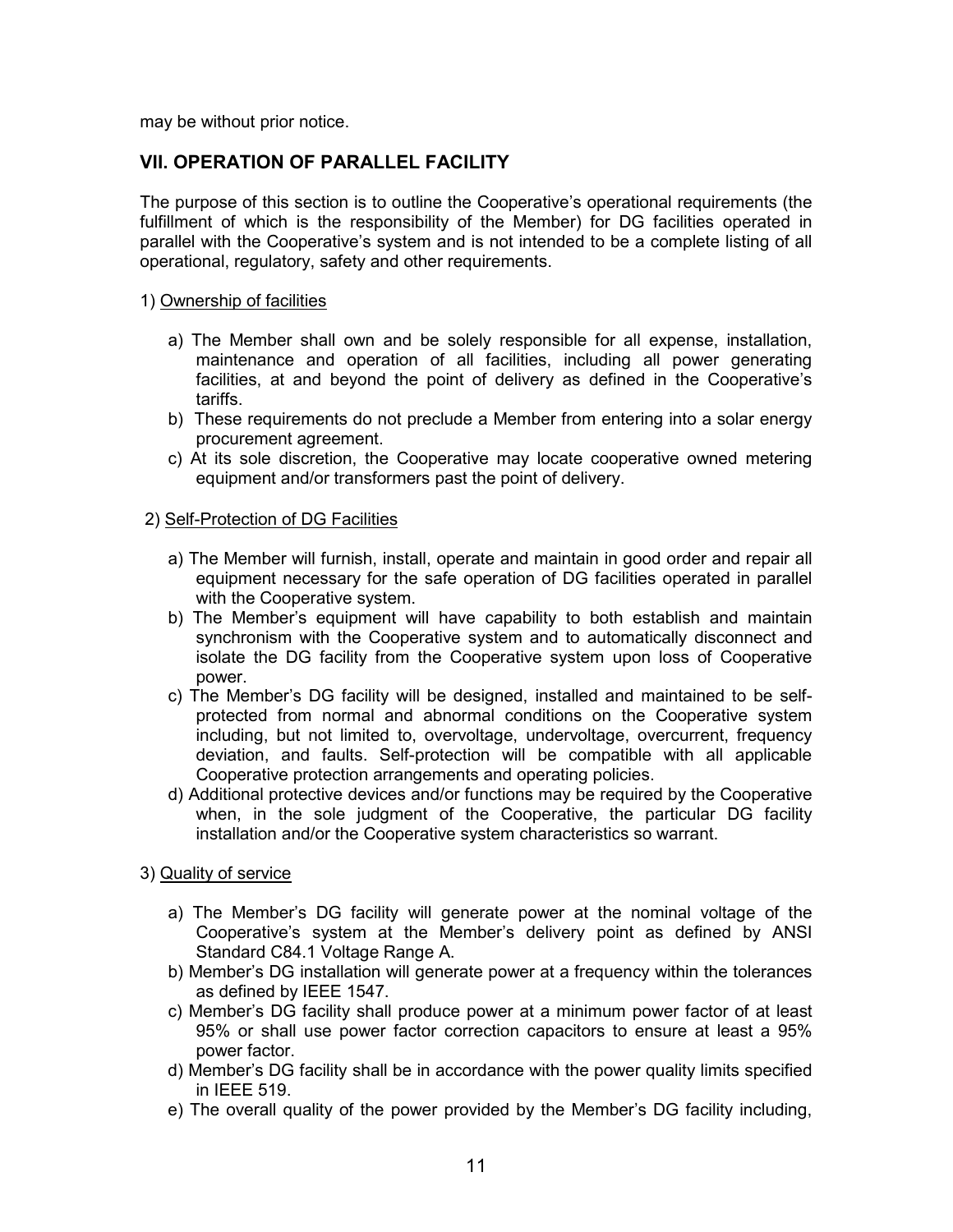but not limited to, the effects of harmonic distortion, voltage regulation, voltage flicker, switching surges and power factor, will be such that the Cooperative system is not adversely affected in any manner.

- f) In the event that adverse effects are caused in whole or in part by the Member's DG facility, the Member will correct the cause of such effects within 30 days of the initial adverse effect and, if applicable, reimburse the Cooperative for required correction. However, the disconnection of the facilities by the Cooperative is permitted if, in the sole judgment of the Cooperative, adverse affects may warrant immediate disconnection from the Cooperative's system per Section VII.4.
- 4) Safety disconnect
	- a) The Member shall install a load break disconnect switch at the Member's expense and to the Cooperative's specifications.
	- b) The switch will be located so as to be readily accessible to Cooperative personnel in a location acceptable to both the Member and Cooperative.
	- c) The switch shall be a type that will provide a visible air gap when in the open position and can be secured in an open position by a lock owned by the Cooperative. If the Cooperative has locked the disconnect switch open, the Member shall not operate or close the disconnect switch.
	- d) The Cooperative shall have the right to lock the switch open when, in the sole judgment of the Cooperative:
		- (1) It is necessary to maintain safe electrical operating and/or maintenance conditions,
		- (2) The Member's DG adversely affects the Cooperative system, or
		- (3) There is a system emergency or other abnormal operating condition warranting disconnection.
	- e) The Cooperative reserves the right to operate the disconnect switch for the protection of the Cooperative system even if it affects the Member's DG facility. In the event the Cooperative opens and/or closes the disconnect switch:
		- (1) The Cooperative shall not be responsible for energization or restoration of parallel operation of the DG facility.
		- (2) The Cooperative will make reasonable efforts to notify the Member.
	- f) The Member will not bypass the disconnect switch at any time for any reason.
	- g) Signage shall be placed by the Cooperative at the Member's expense and located at the disconnect indicating the purpose of the switch along with contact names and numbers of both the Member and the Cooperative.
	- h) Members with DG facilities as defined in this DG Manual which are solely for the purpose of emergency backup without intent to export power shall not operate their DG facilities at any time unless visibly disconnected from the Cooperative system. The Member shall install at his/her own expense an interlocking switch for the purpose of insuring the Member's facilities do not operate in parallel with the Cooperative's facilities.
	- i) Should the Cooperative lose power serving the Member's DG facilities for any reason, Members with DG facilities shall not operate their DG facilities unless visibly disconnected from the Cooperative system.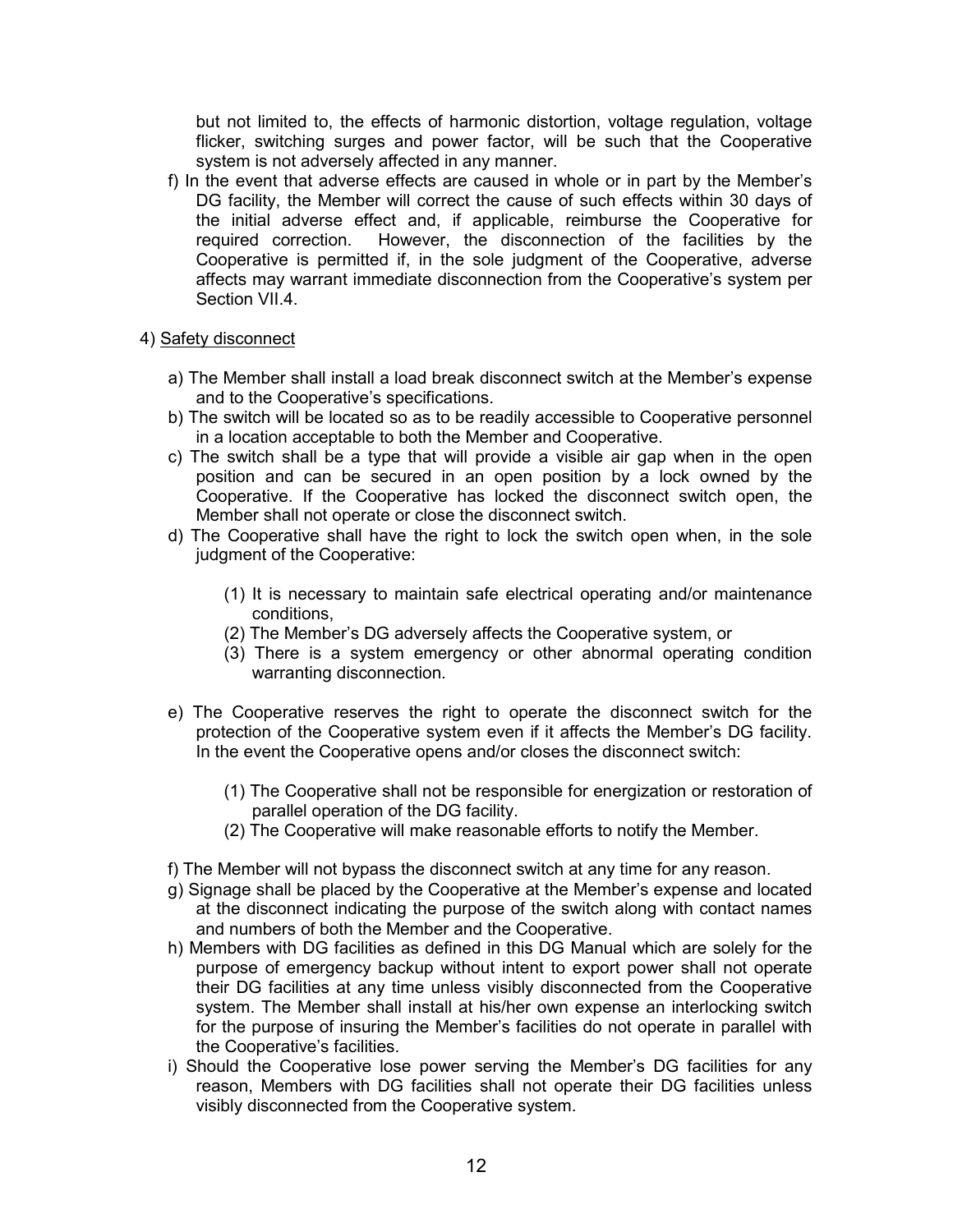#### 5) Access

- a) Persons authorized by the Cooperative will have the right to enter the Member's property for purposes of testing, operating the disconnect switch, reading or testing the metering equipment, maintaining right-of-way or other DG facility equipment and/or Cooperative service requirement. Such entry onto the Member's property may be without notice.
- b) If the Member erects or maintains locked gates or other barriers, the Member will furnish the Cooperative with convenient means to circumvent the barrier for immediate full access for the above-mentioned reasons.

#### 6) Liability for Injury and Damages

- a) The Member assumes full responsibility for electric energy furnished by the Member and shall indemnify the Cooperative and/or its Power and/or Transmission Supplier against and hold the Cooperative and/or its Power and/or Transmission Supplier harmless from all claims for both injuries to persons, including death, and damages to property resulting therefrom.
- b) The Cooperative and/or its Power and/or Transmission Supplier shall not be liable for either direct or consequential damages resulting from failures, interruptions, or voltage and waveform fluctuations occasioned by causes reasonably beyond the control of the Cooperative and/or its Power and/or Transmission Supplier including, but not limited to, acts of God or public enemy, acts of terrorism, sabotage and/or vandalism, accidents, fire, explosion, labor troubles, strikes, order of any court or judge granted in any bona fide adverse legal proceeding or action, or any order of any commission, tribunal or governmental authority having jurisdiction. ALL PROVISIONS NOTWITHSTANDING, IN NO EVENT SHALL THE COOPERATIVE BE LIABLE TO THE MEMBER FOR ANY INTEREST, LOSS OF ANTICIPATED REVENUE, EARNINGS, PROFITS, OR INCREASED EXPENSE OF OPERATIONS, LOSS BY REASON OF SHUTDOWN OR NON-OPERATION OF MEMBER'S PREMISES OR FACILITIES, OR FOR ANY INDIRECT, INCIDENTAL, OR CONSEQUENTIAL, PUNITIVE OR EXEMPLARY DAMAGES ARISING OUT OF OR RELATED, IN WHOLE OR PART, TO THIS AGREEMENT. THE COOPERATIVE SHALL NOT BE LIABLE IN ANY EVENT FOR CONSEQUENTIAL DAMAGES.
- c) The Member is solely responsible for insuring that the Member's facility complies with all applicable regulations including, but not limited to, laws, regulations, ordinances, Cooperative and Cooperative Power and/or Transmission Supplier tariffs, policies and directives.

#### 7) Metering/Monitoring

- a) The Cooperative shall specify, install and own all metering equipment.
- b) Facilities ≤10 kW (residential) and ≤100 kW (commercial) The facility will be metered by one of the following methods, at the sole discretion of the Cooperative.
	- (1) Installing two meters, each measuring the flow of energy in a single direction, one located to measure the flow of energy provided by the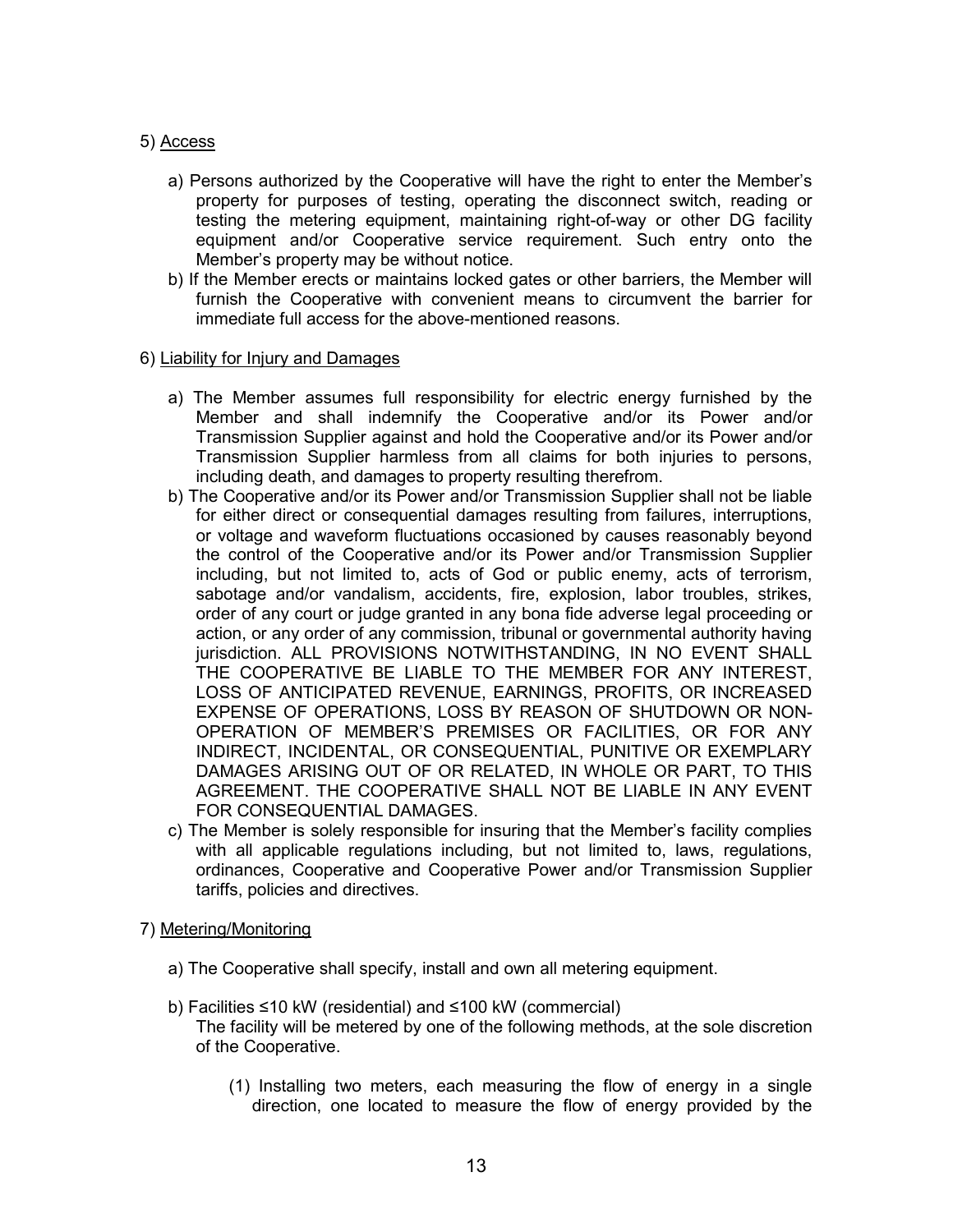Cooperative less any energy used provided by the DG and one located to register the flow of energy provided by the DG to the Cooperative in excess of energy provided by the DG and used on site.

- (2) Installing an electronic meter with two register capable of registering energy flow as described in 7)b)1).
- c) Facilities >10 kW (residential) and >100 kW (commercial)
	- (1) Power transfer at the point of interconnection will be measured by metering equipment as installed and specified at the sole discretion of the Cooperative.
	- (2) There shall be no net metering.
- d) The meter shall be read at a time or times of month determined at the Cooperative's sole discretion for acquiring metering data. The Member shall provide the Cooperative an approved communications link at the Member's cost for this purpose if so requested by the Cooperative. The type of communications link and metering equipment measuring purchase of power by the Cooperative shall be installed and specified at the sole discretion of the Cooperative.
- e) The Cooperative may, at its sole discretion, require the Member to pay the Cooperative in advance for metering and monitoring equipment and installation expense.
- f) Meter testing shall follow the Cooperative's standard policy on metering, testing and accuracy.
- g) At its sole discretion, the Cooperative may meter the facility at primary or secondary level.

#### 8) Notice of Change in Installation

- a) The Member will notify the Cooperative in writing thirty (30) days in advance of making any change affecting the characteristics, performance, or protection of the DG facility.
- b) If any modification undertaken by the Member will create or has created conditions which may be unsafe or adversely affect the Cooperative system, the Member shall immediately correct such conditions or be subject to immediate disconnection from the Cooperative system.
- c) Any change in the operating characteristics of the DG facility including, but not limited to, size of generator, total facility capacity, nature of facility, fuel source, site change, hours of operation, or type used, may, at the sole discretion of the Cooperative, require a new application process, including, but not limited to, application form, application fee, DG plan and DG plan review by the Cooperative.

#### 9) Testing and Record Keeping

- a) The Member will test all aspects of the protection systems up to and including tripping of the generator and interconnection point at start-up and thereafter as required. Testing will verify all protective set points and relay/breaker trip timing and shall include procedures to functionally test all protective elements of the system. The Cooperative may witness the testing.
- b) The Member will maintain records of all maintenance activities, which the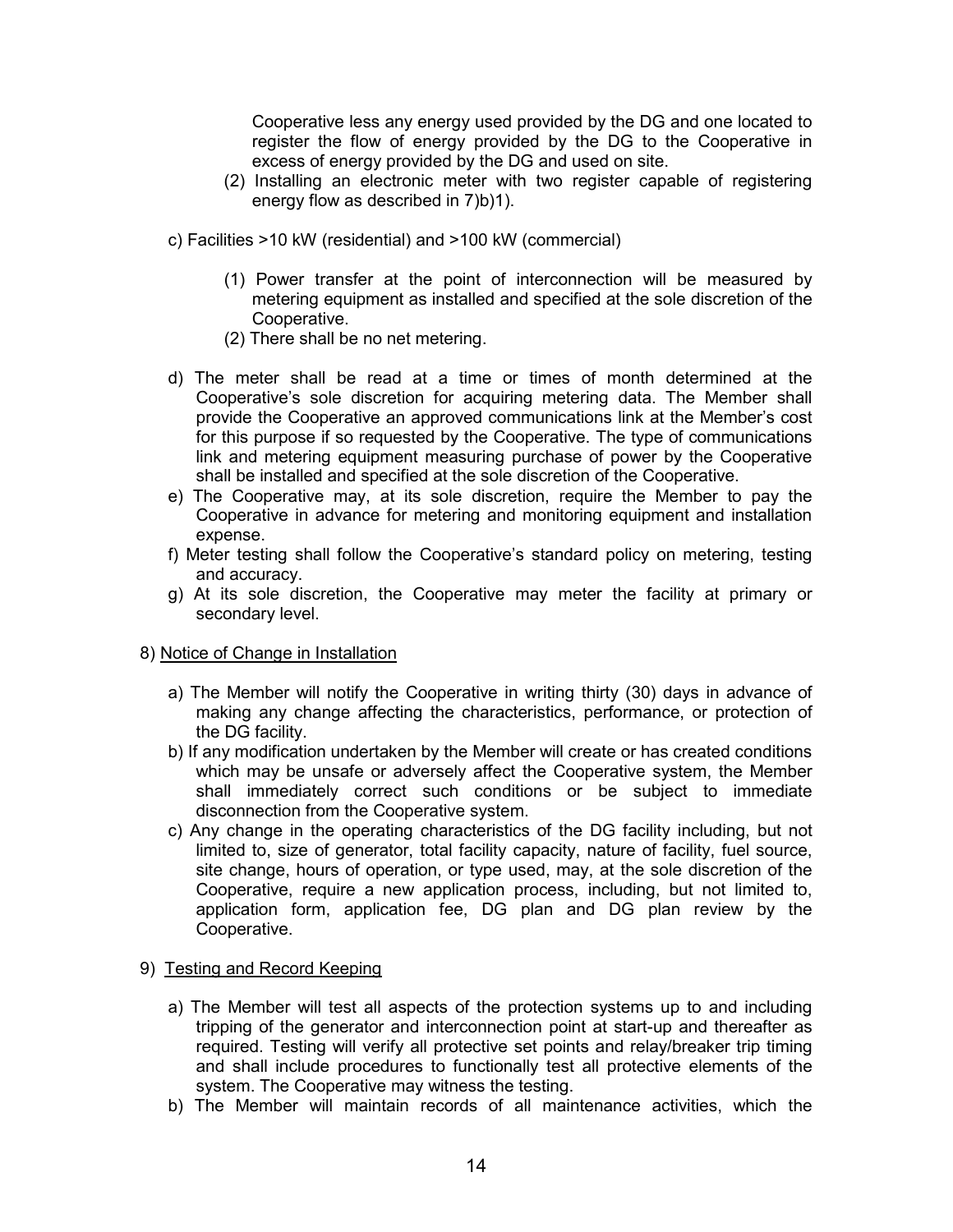Cooperative may review at reasonable times.

c) For systems greater than 500 kW, a log of generator operations shall be kept. At a minimum, the log shall include the date, generator time on, generator time off, and megawatt and megavar output. The Cooperative may review such logs at reasonable times.

#### 10) Disconnection of Service

The Cooperative may, at its sole discretion, discontinue the interconnection of DG installations due to reasons such as safety concerns, reliability issues, power quality issues, breach of interconnection contract or any other issue, which the Cooperative considers to be a reasonable basis for such action.

#### 11) Compliance With Laws, Rules and Tariffs

The DG installation owned and installed by the Member shall be installed and operated by Member subject to and in accordance with the terms and conditions set forth in the Cooperative's rules, regulations, bylaws, rates and tariffs, as amended from time to time, and, if applicable, approved by the Cooperative's board of directors, which are incorporated herein by reference, and in compliance with all applicable federal, state and local laws, regulations, zoning codes, building codes, safety rules, environmental restrictions, ordinances and regulations, including without limitation and in accordance with industry standard prudent engineering practices.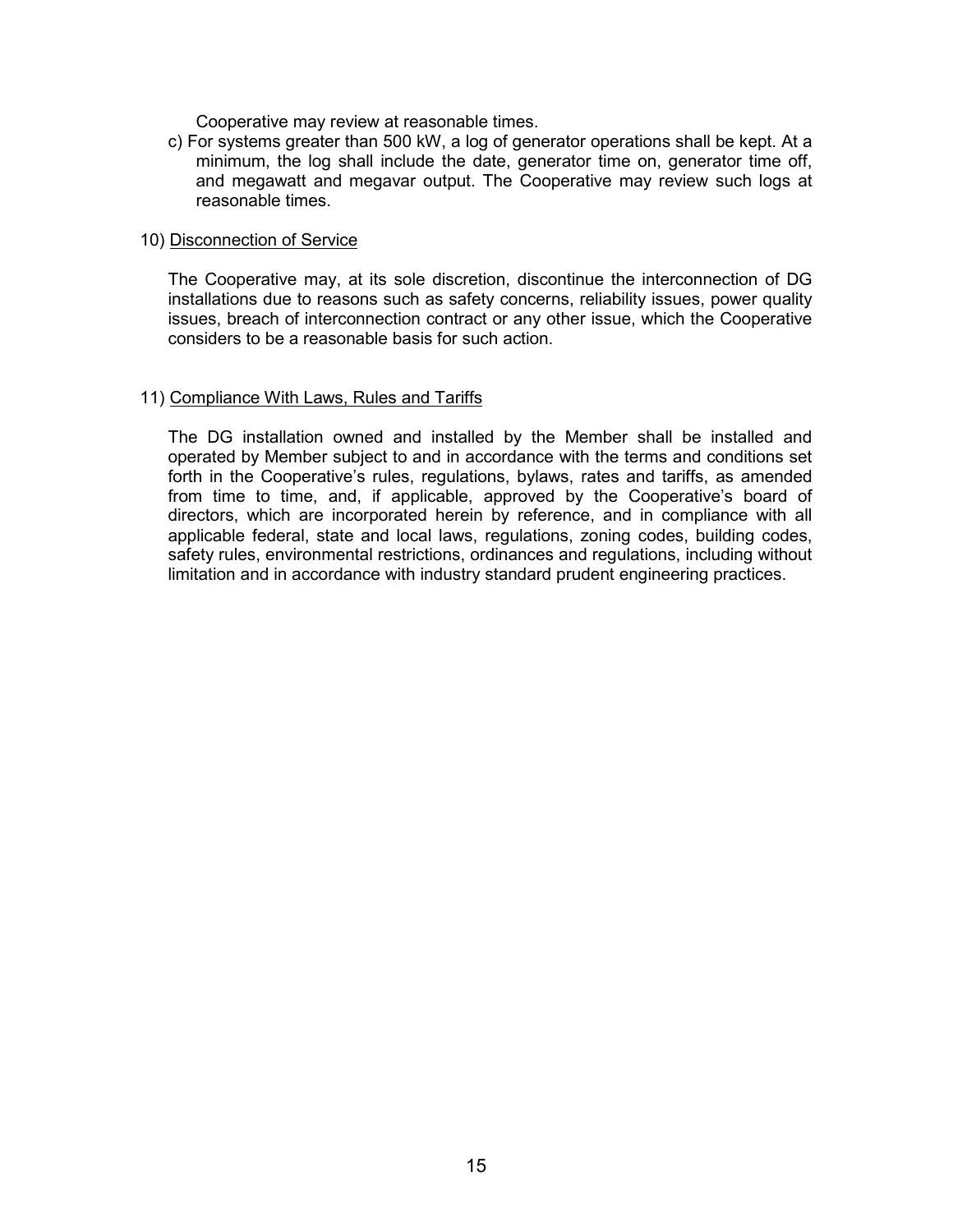## **COOPERATIVE AGREEMENT FOR INTERCONNECTION AND PARALLEL OPERATION OF DISTRIBUTED GENERATION ("Interconnection Agreement")**

# *SHORT FORM CONTRACT*

This Interconnection Agreement ("Agreement") is made and entered into this \_\_\_\_ day of , 20 , ("Effective Date") by Southern Rivers Energy, an EMC, ("Cooperative"), a corporation organized under the laws of Georgia, and \_\_\_\_\_\_\_\_\_\_\_\_\_\_\_\_\_\_\_\_\_\_\_\_\_\_\_\_\_\_\_\_\_\_ ("DG Owner/Operator"), each hereinafter sometimes referred to individually as "Party" or both referred to collectively as the "Parties". In consideration of the mutual covenants set forth herein, the Parties agree as follows:

The provisions of the Cooperative's Distributed Generation Procedures and Guidelines Manual for Members ("DG Manual") shall be considered to be a part of this contract.

This agreement provides for the safe and orderly operation of the DG Owner/Operator's electrical facilities and the interconnection of the DG Owner/Operator's facility(ies) (collectively "Facility")at:

 $\mathcal{L}_\mathcal{L} = \{ \mathcal{L}_\mathcal{L} = \{ \mathcal{L}_\mathcal{L} = \{ \mathcal{L}_\mathcal{L} = \{ \mathcal{L}_\mathcal{L} = \{ \mathcal{L}_\mathcal{L} = \{ \mathcal{L}_\mathcal{L} = \{ \mathcal{L}_\mathcal{L} = \{ \mathcal{L}_\mathcal{L} = \{ \mathcal{L}_\mathcal{L} = \{ \mathcal{L}_\mathcal{L} = \{ \mathcal{L}_\mathcal{L} = \{ \mathcal{L}_\mathcal{L} = \{ \mathcal{L}_\mathcal{L} = \{ \mathcal{L}_\mathcal{$ 

\_\_\_\_\_\_\_\_\_\_\_\_\_\_\_\_\_\_\_\_\_\_\_\_\_\_\_\_\_\_\_\_\_\_\_\_\_\_\_\_\_\_\_\_\_\_\_\_\_\_\_\_\_\_\_\_\_\_\_\_\_\_\_\_\_\_\_\_\_\_and the

electrical distribution system ("System") owned by the Cooperative.

This Agreement does not supersede any requirements of any applicable tariffs in place between the DG Owner/Operator and the Cooperative.

1. **Intent of Parties**: It is the intent of the DG Owner/Operator to interconnect an electric power generator to the Cooperative's electrical distribution system.

It is the intent of the Cooperative to operate the distribution system to maintain a high level of service to its customers and to maintain a high level of power quality.

It is the intent of both parties to operate in a way that helps ensure the safety of the public and respective employees.

- 2. **Establishment of Point of Interconnection -** The point where the electric energy first leaves the wires or facilities of the system owned by the Cooperative and enters the wires or facilities of the Facility provided by DG Owner/Operator is the "Point of Interconnection." Cooperative and DG Owner/Operator agree to interconnect the Facilities at the Point of Interconnection in accordance with the Cooperative's Rules and Regulations and DG Manual relating to interconnection of Distributed Generation (the "Rules") and as described in the attached Exhibit A.
- 3. **Operating Authority**: The DG Owner/Operator is responsible for establishing operating procedures and standards within their organization. The operating authority for the DG Owner/Operator and its operating authority shall ensure that the Operator in Charge of the generator constituting a part of the Facility is competent in the operation of the electrical generation system and is aware of the provisions of any operating agreements and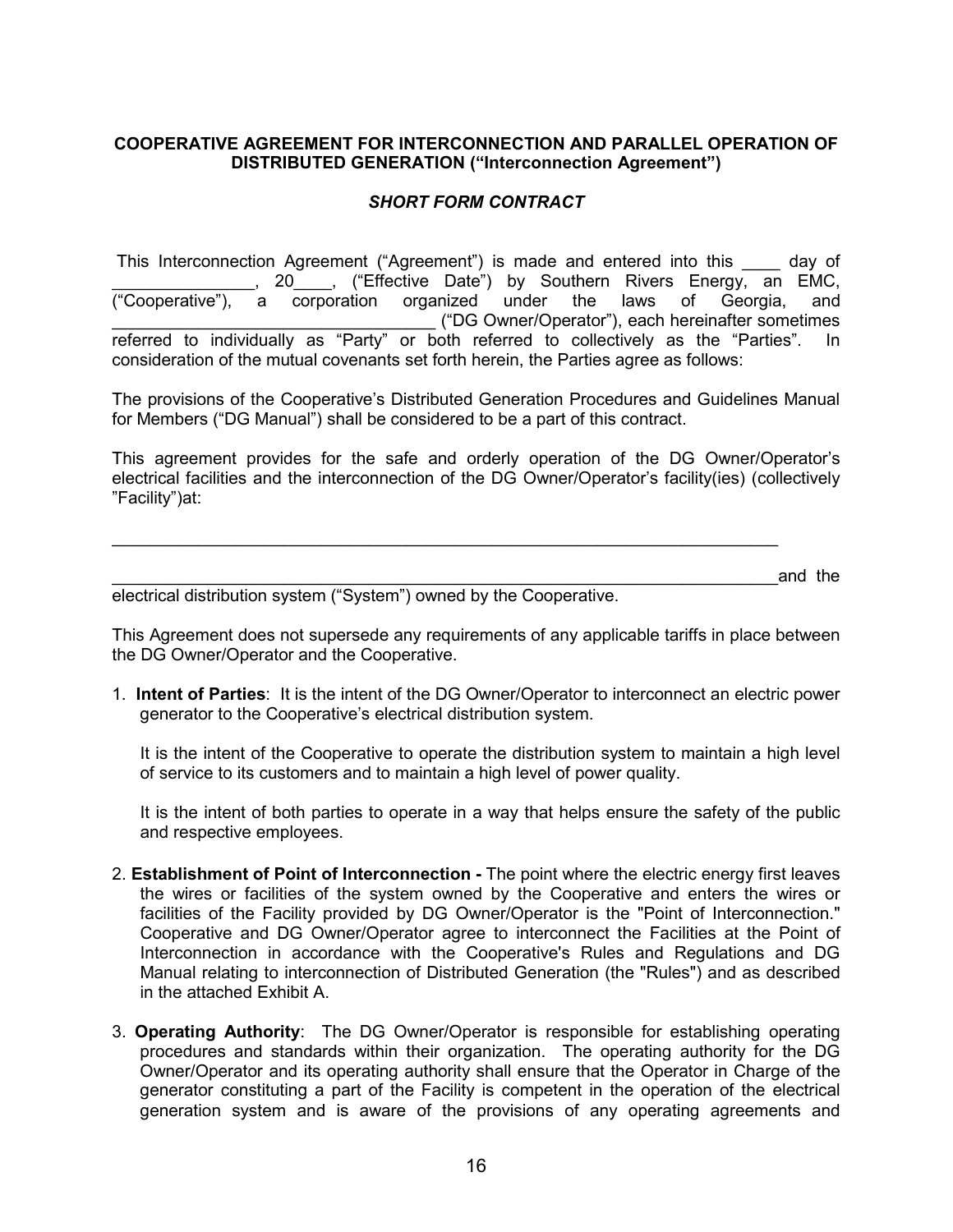regulations relating to the safe operation of electrical power systems.

The operating authority for the DG Owner/Operator is:

Name or title of operating authority Theorem Communication of the set of operating authority

Address \_\_\_\_\_\_\_\_\_\_\_\_\_\_\_\_\_\_\_\_\_\_\_\_\_\_\_\_\_\_\_\_\_\_\_\_\_\_\_\_\_\_\_\_\_\_\_\_\_\_\_\_

Phone number \_\_\_\_\_\_\_\_\_\_\_\_\_\_\_\_\_\_\_\_\_\_\_\_\_\_\_\_\_\_\_\_\_\_\_\_\_\_\_\_\_\_\_\_\_\_\_

4. **Operator in Charge**: The Operator in Charge is the person identified by name or job title responsible for the real time operation of the Facility owned or leased by the DG Owner/Operator.

The Operator in Charge for the DG Owner/Operator is:

Name or title of operating authority\_\_\_\_\_\_\_\_\_\_\_\_\_\_\_\_\_\_\_\_\_\_\_\_\_\_\_\_\_\_\_

| Ð<br>co.<br>თა<br>w<br>. .<br>-- |  |  |  |
|----------------------------------|--|--|--|
|                                  |  |  |  |

Phone number \_\_\_\_\_\_\_\_\_\_\_\_\_\_\_\_\_\_\_\_\_\_\_\_\_\_\_\_\_\_\_\_\_\_\_\_\_\_\_\_\_\_\_\_\_\_\_

## 5. **Limitation of Liability and Indemnification:**

- a. Notwithstanding any other provision in this Agreement, with respect to the Cooperative's provision of electric service to DG Owner/Operator and the services provided by the Cooperative pursuant to this Agreement, Cooperative's liability to DG Owner/Operator shall be limited as set forth in the Cooperative's tariffs and terms and conditions for electric service, which are incorporated herein by reference.
- b. Neither Cooperative nor DG Owner/Operator shall be liable to the other for damages resulting from a Force Majeure event as hereinafter defined.
- c. Notwithstanding Paragraph 5.b of this Agreement, the DG Owner/Operator shall assume all liability for, and shall indemnify and hold harmless Cooperative for, any claims, losses, damages, liabilities, costs, and expenses of any kind or character to the extent that they result from DG Owner/Operator's negligence or other wrongful conduct (including the negligence or wrongful conduct of DG Owner/Operator's operators and their agents, employees, or contractors) in connection with the design, construction or operation of the Facilities. Such indemnity shall include, but is not limited to, financial responsibility for (a) monetary losses; (b) reasonable costs and expenses of defending an action or claim; (c) damages related to death or injury; (d) damages to property; and (e) damages for the disruption of business.
- d. Cooperative and DG Owner/Operator shall each be responsible for the safe installation, maintenance, repair and condition of their respective lines, wires, switches, or other equipment or property on their respective sides of the Point of Interconnection. The Cooperative, while retaining the right to inspect, does not assume any duty of inspecting the DG Owner/Operator's lines, wires, switches, or other equipment or property and will not be responsible therefore. DG Owner/Operator assumes all responsibility for the electric service supplied hereunder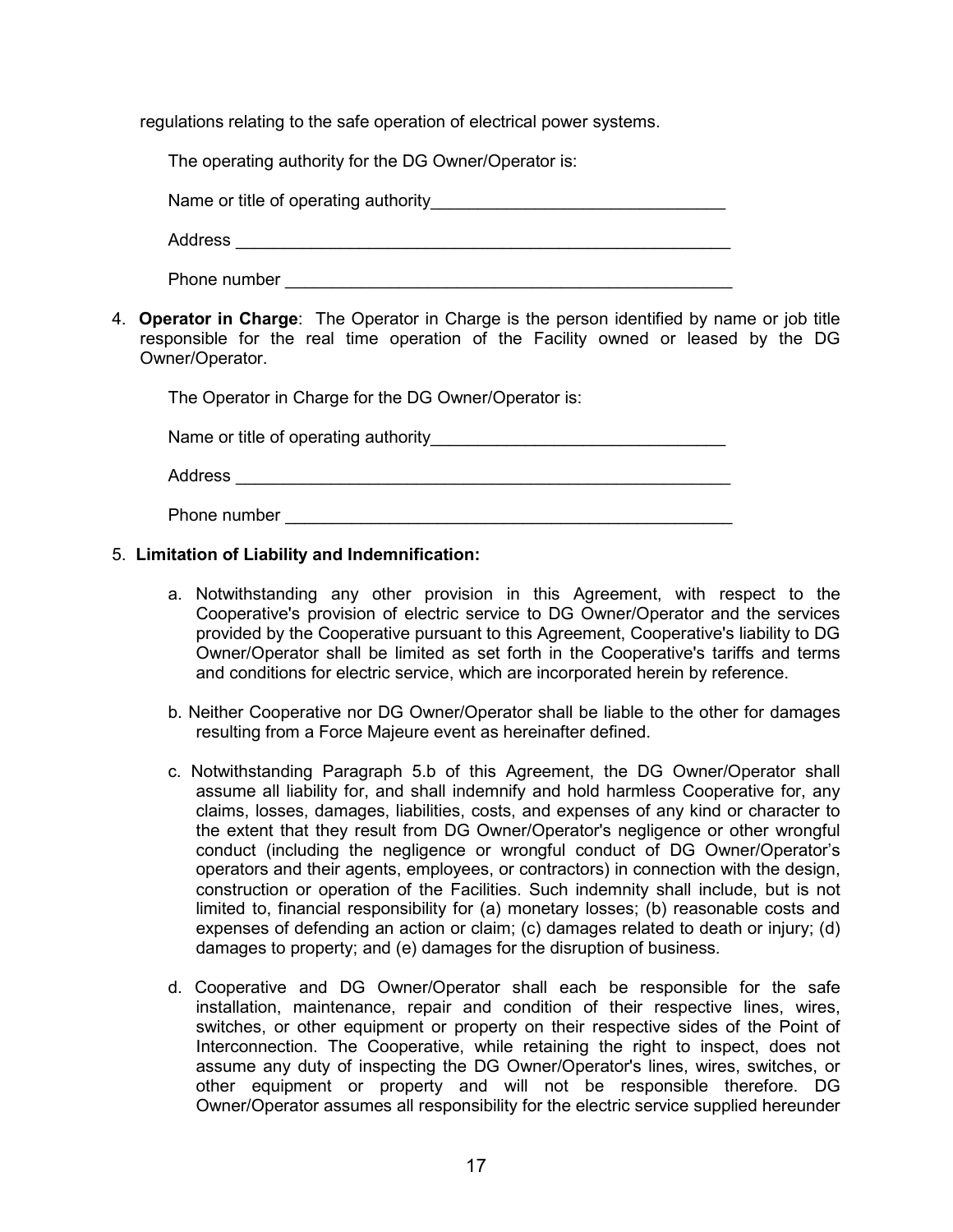and the facilities used in connection therewith.

- e. For the mutual protection of the DG Owner/Operator and the Cooperative, only with the Cooperative's prior written authorization are the connections between the Cooperative's service wires and the DG Owner/Operator's service entrance conductors to be energized.
- f. The provisions of this Section 5 shall survive any termination of this Agreement.
- 6. **Metering:** Metering shall be accomplished as described in the Cooperative's DG Manual.
- 7**. Responsibilities of Cooperative and DG Owner/Operator for Installation, Operation and Maintenance of Facilities -** DG Owner/Operator will, at its own cost and expense, operate, maintain, repair, and inspect, and shall be fully responsible for, its Facilities, unless otherwise specified on Exhibit A. DG Owner/Operator shall conduct operations of its Facilities in compliance with all aspects of the Rules, and Cooperative shall conduct operations of its electric distribution facilities in compliance with all aspects of the Rules, or as further described and mutually agreed to in the attached Exhibit A. Maintenance of Facilities shall be performed in accordance with the applicable manufacturers' recommended maintenance schedule. The DG Owner/Operator agrees to ensure its Facilities are constructed, operated and maintained in accordance with specifications equal to or better than those provided by the National Electrical Safety Code and the National Electrical Code and all other applicable codes and regulations and future modifications thereof.
- 8**. Design Reviews and Inspections -** The DG Owner/Operator shall provide to the Cooperative the following documentation and inspection results:
	- a. One-Line Diagram. The diagram shall include at a minimum, all major electrical equipment that is pertinent to understanding the normal and contingency operations of the DG Facilities.
	- b. Testing Records. Testing of Facilities shall include manufacturer recommended testing including Cooperative verified operation of all interconnection relays and connect/disconnect devices at the start of commercial operation and periodic manufacturer recommended testing thereafter at least on an annual basis, also to be verified with the Cooperative if deemed necessary by the Cooperative. Records documenting testing and results shall be kept for two years following the testing and shall be provided to the Cooperative upon request
- 9. **Insurance:** Insurance shall be required as described in the Cooperative's DG Manual.
- 10. **Suspension of Interconnection**: It is intended that the interconnection should not compromise the Cooperative's protection or operational requirements. The operation of the DG Owner/Operator's Facility and the quality of electric energy supplied by the DG Owner/Operator shall meet the standards as specified by the Cooperative. If the operation of the DG Owner/Operator's Facility or quality of electric energy supplied (in the case of power export) does not meet the standards as specified, then the DG Owner/Operator shall take reasonable and expedient corrective action, including any such corrective action as requested by the Cooperative. The Cooperative shall have the right to disconnect the DG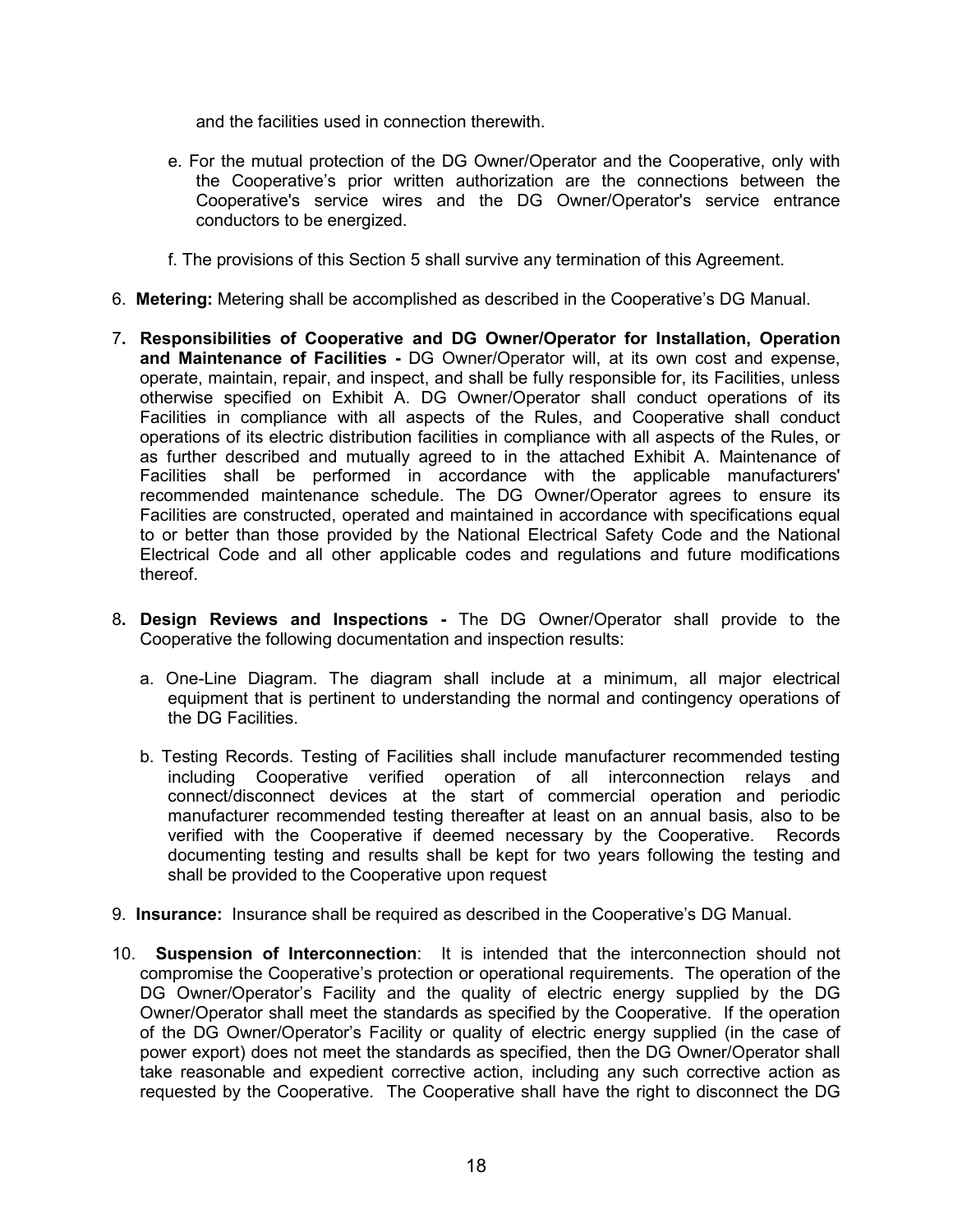Owner/Operator's Facility, until compliance is reasonably demonstrated. Notwithstanding, the Cooperative may in its sole discretion disconnect the DG Owner/Operator's Facility from the distribution system without notice if the operating of the Generating Plant may be or may become dangerous to life and property.

- 11. **Compliance with Laws, Rules and Tariffs:** Both the Cooperative and the DG Owner/Operator shall be responsible for complying with all applicable laws, rules and regulations, including but not limited to the laws of the state of Georgia, and the Cooperative's DG Manual, Tariffs, Rules and Regulations, By-Laws and other governing documents. The interconnection and services provided under this Agreement shall at all times be subject to the terms and conditions set forth in the tariff schedules and rules of the Cooperative as applicable to the electric service provided by the Cooperative, which tariffs and rules are hereby incorporated into this Agreement by this reference. The Cooperative shall have the right to publish changes in rates, classification, service or rule, with the proper notification to all DG owners/operators and Cooperative members.
- 12. **Maintenance Outages**: Maintenance outages will occasionally be required on the Cooperative's system, and the Cooperative will provide reasonable notice and planning as practicable to minimize downtime. It is noted that in some emergency cases such notice may not be reasonably possible. Compensation will not be made for unavailability of Cooperative's system due to outages.
- 13. **Access**: Access is granted as may be required by the Cooperative to the DG Owner/Operator's Facility for maintenance, operating and meter reading. The Cooperative reserves the right, but not the obligation, to inspect the DG Owner/Operator's Facility.
- 14. **Force Majeure:** For the purposes of this Agreement, a Force Majeure event is any event:
	- (a) that is beyond the reasonable control of the affected party; and
	- (b) that the affected Party is unable to prevent or provide against by exercising reasonable diligence, including the following events or circumstances, but only to the extent that they satisfy the preceding requirements: acts of war, acts of terrorism, public disorder, rebellion or insurrection; floods, hurricanes, earthquakes, lighting, storms or other natural calamities; explosions or fires; strikes, work stoppages or labor disputes; embargoes; and sabotage. If a Force Majeure event prevents a Party from fulfilling any obligations under this agreement, such Party will promptly notify the other Party in writing and will keep the other Party informed on a continuing basis as to the scope and duration of the Force Majeure event. The affected Party will specify the circumstances of the Force Majeure event, its expected duration and the steps that the affected Party is taking to mitigate the effect of the event on its performance. The affected Party will be entitled to suspend or modify its performance of obligations under this Agreement if a Force Majeure event prevents a Party from fulfilling such performance of obligations but will use reasonable efforts to resume its performance as soon as possible.
- 15. **Assignment -** At any time during the term of this Agreement, the DG Owner/Operator may assign this Agreement to a corporation, an entity with limited liability or an individual (the "Assignee"), provided that the DG Owner/Operator obtains the prior written consent of the Cooperative in advance of the assignment. The Cooperative's consent will be at the Cooperative's discretion based on whether or not the Cooperative determines that the Assignee is financially and technically capable to assume ownership and/or operation of the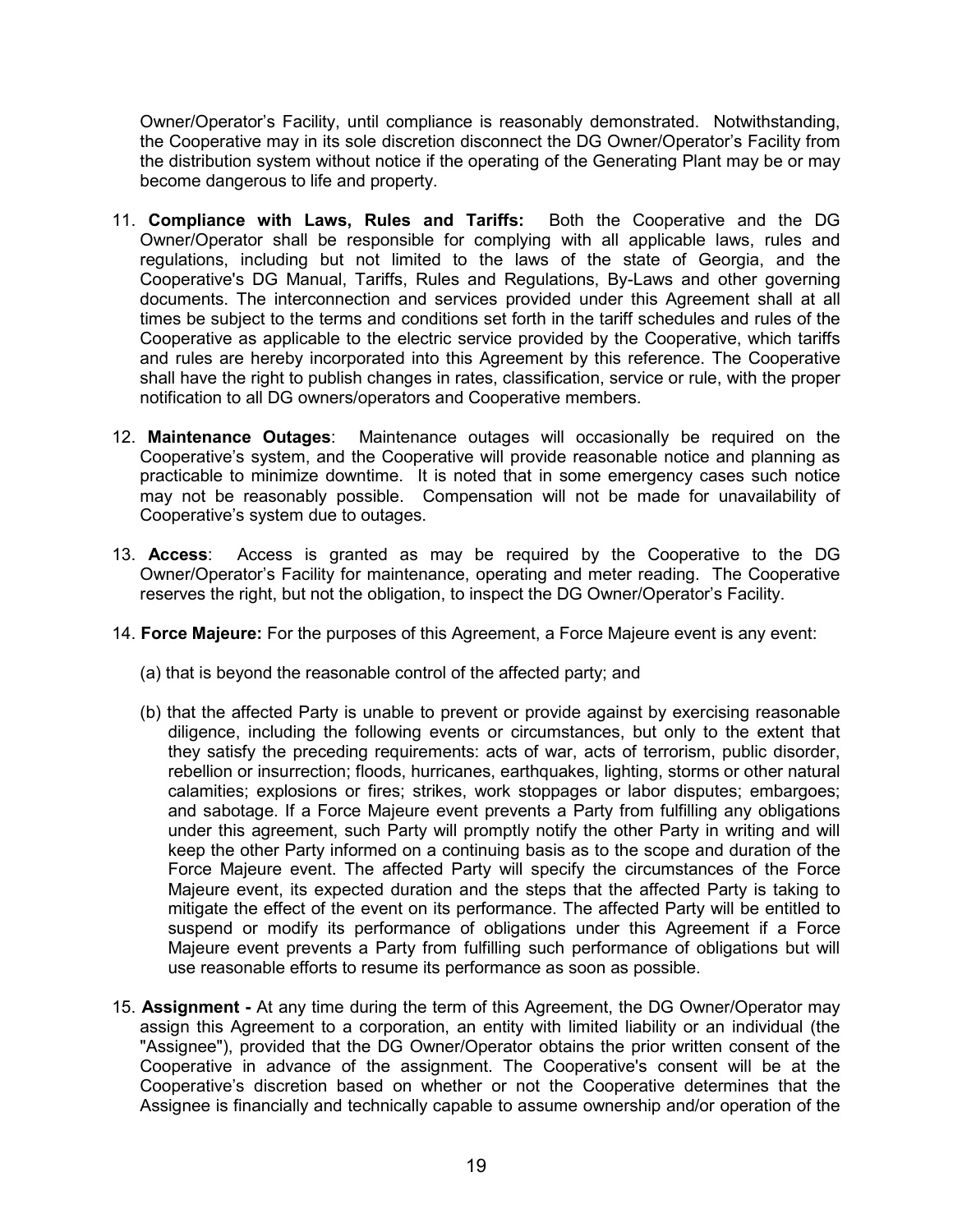DG unit. The company or individual to which this Agreement is assigned in accordance with the terms and conditions of this Agreement will be responsible for the proper operation and maintenance of the DG Facilities, and will be a party to all provisions of this Agreement.

16. **Term**: The term of this Agreement is a period of two (2) years from the Effective Date ("Initial Term"). This Agreement shall automatically renew in (1) year increments after the Initial Term unless terminated sooner. This Agreement may be canceled by either party with 30 days prior written notice to the other party during the Initial Term or any renewal period.

| <b>AGREED TO BY</b><br>DG Owner/Operator | Southern Rivers Energy, Inc.,<br>an Electric Membership Corporation |
|------------------------------------------|---------------------------------------------------------------------|
| Name                                     | Name                                                                |
| Title                                    | <b>Title</b>                                                        |
| Date Signed                              | Date Signed                                                         |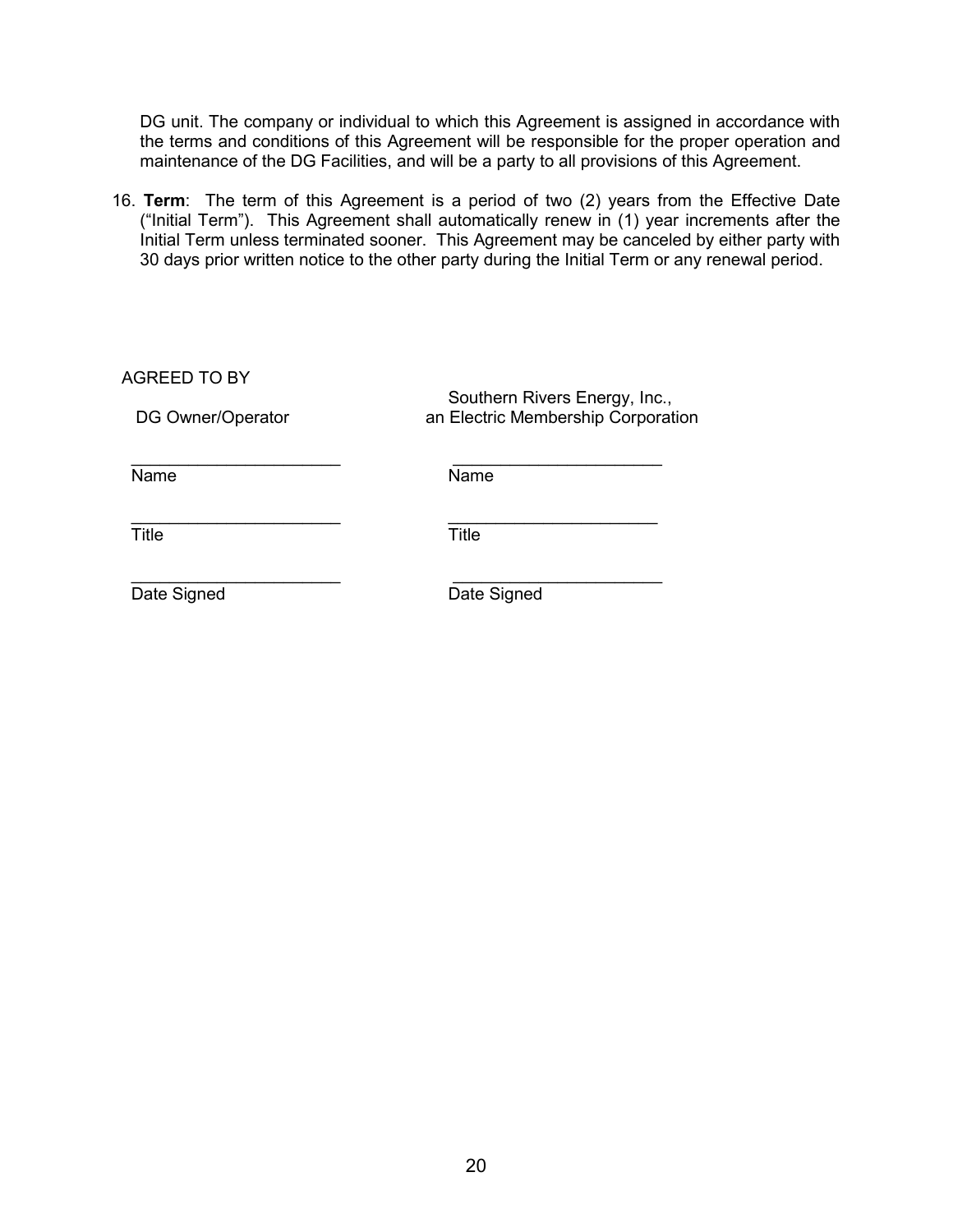## **COOPERATIVE AGREEMENT FOR INTERCONNECTION AND PARALLEL OPERATION OF DISTRIBUTED GENERATION ("Interconnection Agreement")**

# *LONG FORM CONTRACT*

This Interconnection Agreement ("Agreement") is made and entered into this \_\_\_\_\_ day of 20 , ("Effective Date") by Southern Rivers Energy, an EMC, ("Cooperative"), a corporation organized under the laws of Georgia, and \_\_\_\_\_\_\_\_\_\_\_\_\_\_\_\_\_\_\_\_\_\_\_\_\_\_\_\_\_\_\_\_\_\_\_ ("DG Owner/Operator"), each hereinafter sometimes referred to individually as "Party" or both referred to collectively as the "Parties." In consideration of the mutual covenants set forth herein, the Parties agree as follows:

1. **Scope of Agreement --** This Agreement is applicable to conditions under which the Cooperative and the DG Owner/Operator agree that one or more generating facilities (described in Exhibit A) owned by the DG Owner/Operator of \_\_\_\_\_\_\_ kW or less, to be interconnected at **KV** or less ("Facilities") may be interconnected to the Cooperative's electric power distribution system ("System").

The provisions of the Cooperative's Distributed Generation Procedures and Guidelines Manual for Members ("DG Manual") shall be considered to be a part of this contract.

- 2. **Establishment of Point of Interconnection -** The point where the electric energy first leaves the wires or facilities of the system owned by the Cooperative and enters the wires of the Facility owned or leased by the DG Owner/Operator is the "Point of Interconnection." Cooperative and DG Owner/Operator agree to interconnect the Facilities at the Point of Interconnection in accordance with the Cooperative's Rules and Regulations and DG Manual relating to interconnection of Distributed Generation (the "Rules") and as described in the attached Exhibit A.
- 3. **Responsibilities of Cooperative and DG Owner/Operator for Installation, Operation and Maintenance of Facilities -** DG Owner/Operator will, at its own cost and expense, operate, maintain, repair, and inspect, and shall be fully responsible for, its Facilities, unless otherwise specified on Exhibit A. DG Owner/Operator shall conduct operations of its Facilities in compliance with all aspects of the Rules, and Cooperative shall conduct operations of its electric distribution facilities in compliance with all aspects of the Rules, or as further described and mutually agreed to in the attached Exhibit A. Maintenance of Facilities shall be performed in accordance with the applicable manufacturers' recommended maintenance schedule. The DG Owner/Operator agrees to ensure its Facilities are constructed, operated and maintained in accordance with specifications equal to or better than those provided by the National Electrical Safety Code and the National Electrical Code and all other applicable codes and regulations and future modifications thereof.

 The DG Owner/Operator covenants and agrees to design, install, maintain, and operate its Facilities so as to reasonably minimize the likelihood of a malfunction or other disturbance, damaging or otherwise affecting or impairing the System. DG Owner/Operator shall comply with all applicable laws, regulations, zoning codes, building codes, safety rules and environmental restrictions now or hereafter applicable to the design, installation and operation of its Facilities.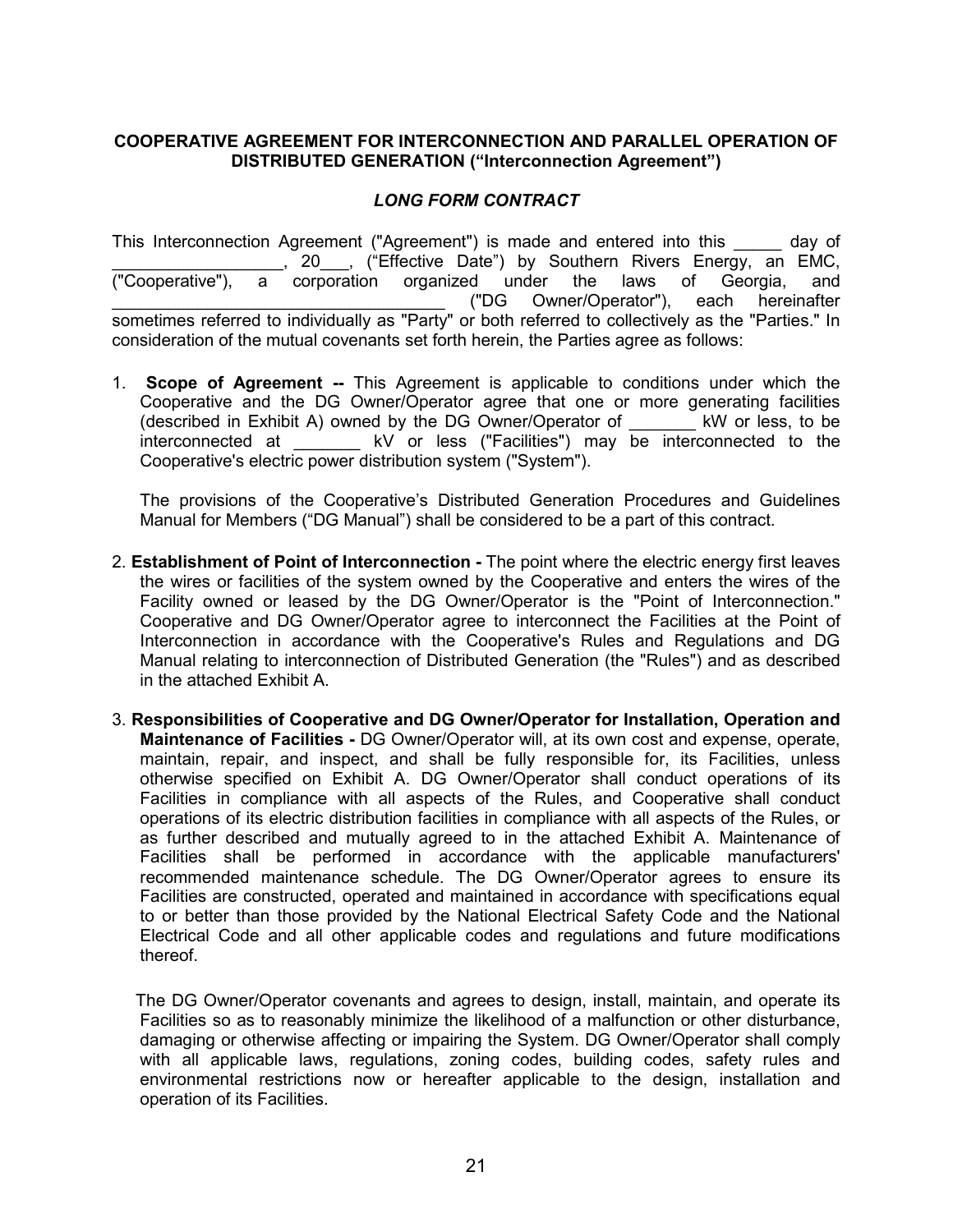Cooperative will notify DG Owner/Operator if the Cooperative has reason to believe that the Facilities' operation causes disruption or deterioration of service to other customer(s) served from the System or if the Facilities' operation causes damage to the System. DG Owner/Operator will notify the Cooperative of any emergency or hazardous condition or occurrence with respect to the DG Owner/Operator's Facilities, which could affect safe operation of the System.

4. **Operator in Charge -** The DG Owner/Operator shall identify an individual (by name or title) who will perform as "Operator in Charge" of the Facilities. This individual must be familiar with this Agreement as well as provisions of other agreements and any regulations that may apply.

#### 5. **Limitation of Liability and Indemnification**

- a. Notwithstanding any other provision in this Agreement, with respect to the Cooperative's provision of electric service to DG Owner/Operator and the services provided by the Cooperative pursuant to this Agreement, Cooperative's liability to DG Owner/Operator shall be limited as set forth in the Cooperative's tariffs and terms and conditions for electric service, which are incorporated herein by reference.
- b. Neither Cooperative nor DG Owner/Operator shall be liable to the other for damages resulting from a Force Majeure event as hereinafter defined.
- c. Notwithstanding Paragraph 5.b of this Agreement, the DG Owner/Operator shall assume all liability for, and shall indemnify and hold harmless Cooperative for, any claims, losses, damages, liabilities, costs, and expenses of any kind or character to the extent that they result from DG Owner/Operator's negligence or other wrongful conduct (including the negligence or wrongful conduct of DG Owner/Operator's operators, agents, employees, or contractors) in connection with the design, construction or operation of the Facilities. Such indemnity shall include, but is not limited to, financial responsibility for (a) monetary losses; (b) reasonable costs and expenses of defending an action or claim; (c) damages related to death or injury; (d) damages to property; and (e) damages for the disruption of business.
- d. Cooperative and DG Owner/Operator shall each be responsible for the safe installation, maintenance, repair and condition of their respective lines, wires, switches, or other equipment or property on their respective sides of the Point of Interconnection. The Cooperative, while retaining the right to inspect, does not assume any duty of inspecting the DG Owner/Operator's lines, wires, switches, or other equipment or property and will not be responsible therefore. DG Owner/Operator assumes all responsibility for the electric service supplied hereunder and the facilities used in connection therewith.
- e. For the mutual protection of the DG Owner/Operator and the Cooperative, only with the Cooperative's prior written authorization are the connections between the Cooperative's service wires and the DG Owner/Operator's service entrance conductors to be energized.
- f. The provisions of this Section 5 shall survive any termination of this Agreement.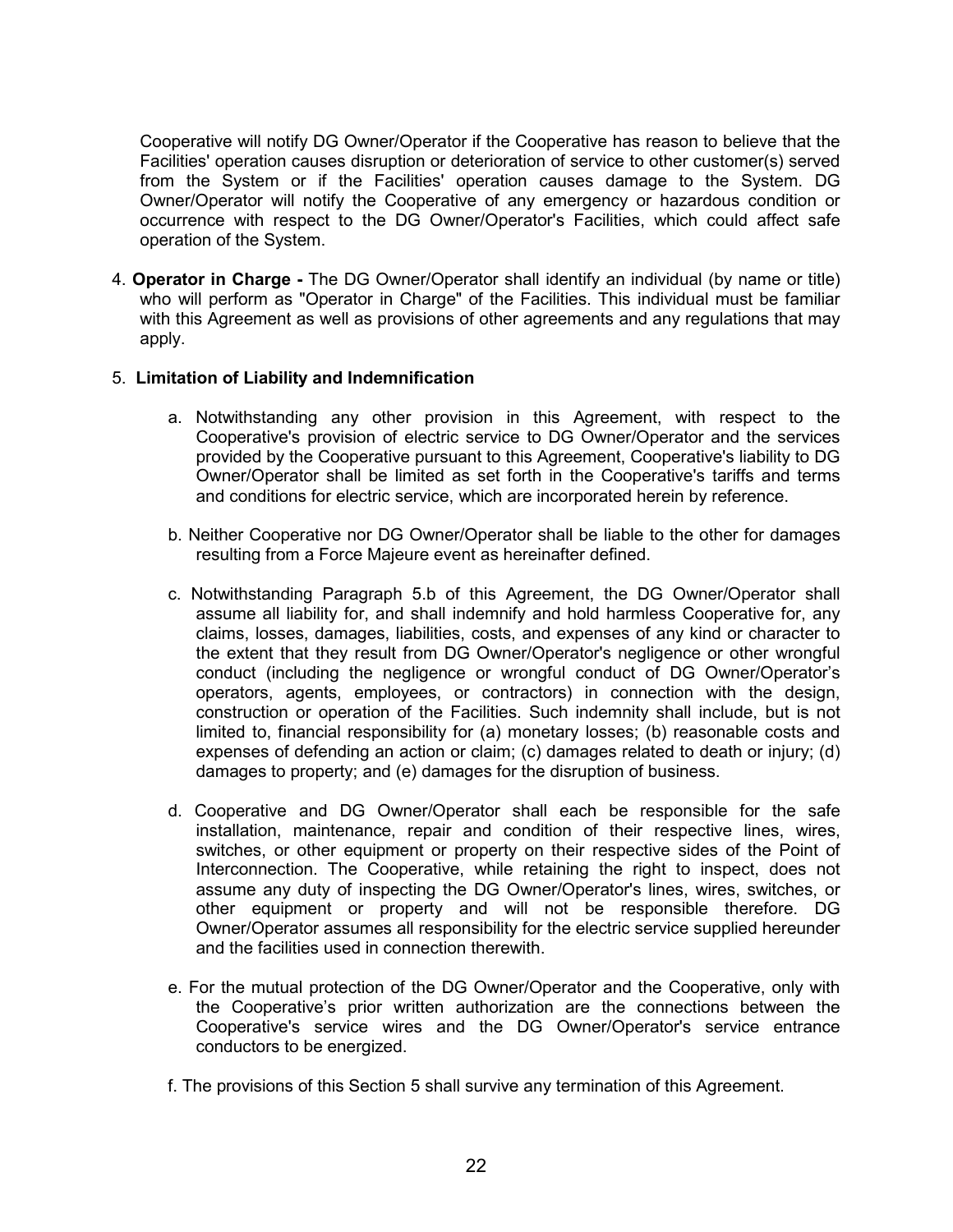- 6. **Design Reviews and Inspections -** The DG Owner/Operator shall provide to the Cooperative the following documentation and inspection results:
	- a. One-Line Diagram. The diagram shall include at a minimum, all major electrical equipment that is pertinent to understanding the normal and contingency operations of the DG Facilities, including generators, switches, circuit breakers, fuses, protective relays and instrument transformers.
	- b. Testing Records. Testing of Facilities shall include manufacturer recommended testing including Cooperative verified operation of all interconnection relays and connect/disconnect devices at the start of commercial operation and periodic manufacturer recommended testing thereafter at least on an annual basis, also to be verified with the Cooperative if deemed necessary by the Cooperative. Records documenting testing and results shall be kept for two years following the testing and shall be provided to the Cooperative upon request.
- 7. **Right of Access, Equipment Installation, Removal** & **Inspection -** The Cooperative may send an employee, agent or contractor to the premises of the DG Owner/Operator at any time whether before, during or after the time the Facilities first produces energy to inspect the Facilities, and observe the Facility's installation, commissioning (including any testing), startup, and operation.

At all times Cooperative shall have access to DG Owner/Operator's premises for any purpose considered reasonable by the Cooperative in connection with the interconnection described in this Agreement, the Rules, or to provide service to its customers.

- 8. **Confidentiality of Information -** Unless compelled to disclose by judicial or administrative process, or by other provisions of law or as otherwise provided for in this Agreement, the DG Owner/Operator and the Cooperative will hold in confidence any and all documents and information furnished by the other party in connection with this Agreement.
- 9. **Prudent Operation and Maintenance Requirements -** The DG Owner/Operator agrees to construct, operate and maintain its Facilities in accordance with specifications equal to or better than those provided by the National Electrical Safety Code and the National Electrical Code and all other applicable codes and regulations and future modifications thereof.
- 10. **Disconnection of Unit -** DG Owner/Operator retains the option to disconnect its Facilities from the System, provided that DG Owner/Operator notifies the Cooperative of its intent to disconnect by giving the Cooperative at least thirty (30) days' prior written notice. Such disconnection shall not be a termination of the agreement unless DG Owner/Operator exercises rights under Section 13.

DG Owner/Operator shall disconnect Facilities from the System upon the effective date of any termination under Section 13.

Subject to the Rules, for routine maintenance and repairs on the Cooperative's System that would, in the sole judgment of the Cooperative, affect the operation of the Facility, the Cooperative shall endeavor to provide DG Owner/Operator with seven (7) business days' notice of service interruption.

Cooperative shall have the right to suspend service in cases where continuance of service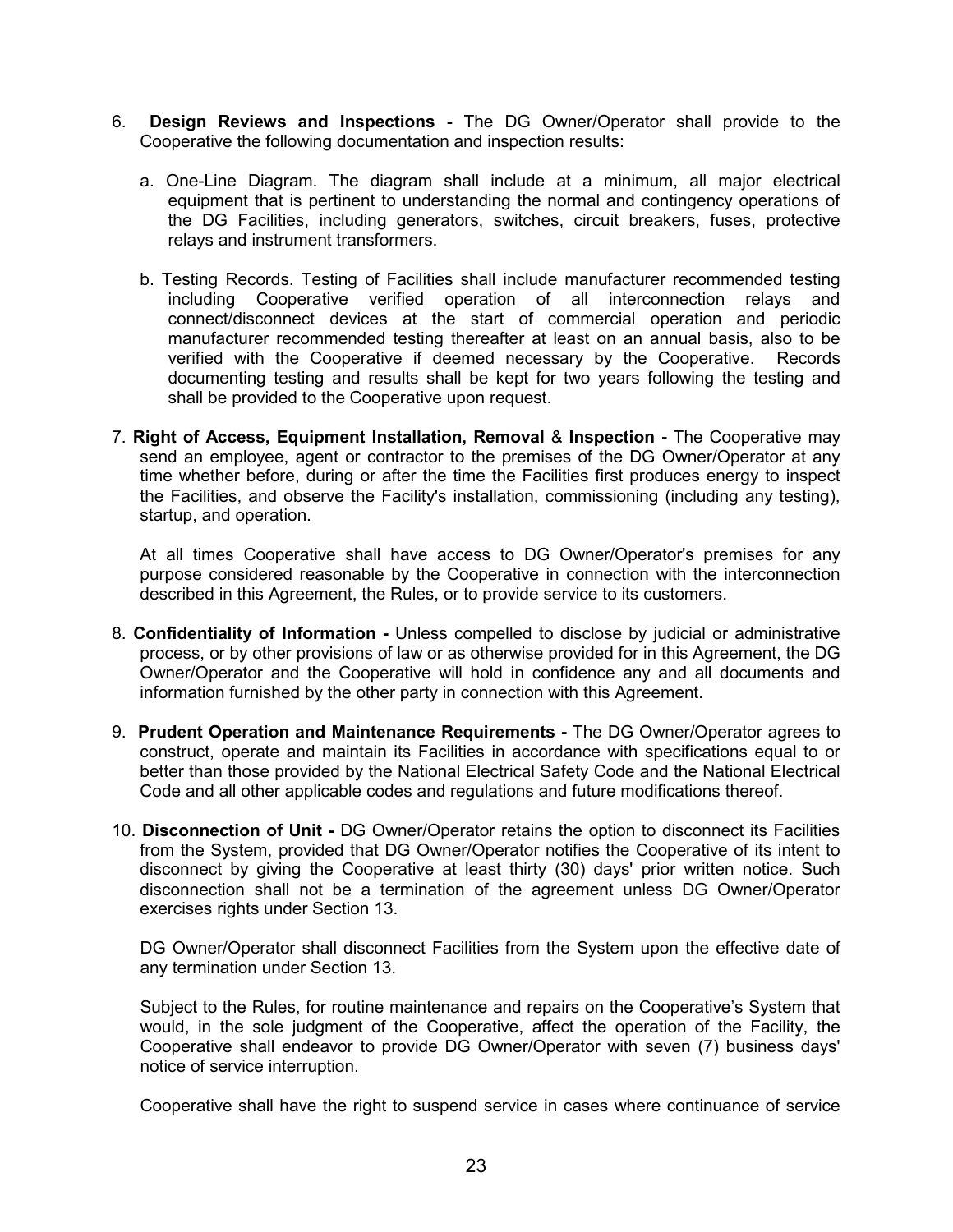to DG Owner/Operator will, in the Cooperative's sole judgment, endanger persons or property. The Cooperative shall endeavor to provide the DG Owner/Operator with reasonable prior notice as practicable.

- 11. **Metering -** Metering shall be accomplished as described in the Cooperative's DG Manual.
- 12. **Insurance –** Insurance shall be required as described in the Cooperative's DG Manual.
- 13. **Effective Term and Termination Rights -** This Agreement becomes effective as of the Effective Date and shall continue in effect until terminated. This agreement may be terminated as follows: (a) DG Owner/Operator may terminate this Agreement at any time by giving the Cooperative sixty days prior written notice; (b) Cooperative may terminate upon failure by the DG Owner/Operator to generate energy from the Facilities in parallel within six (6) months after completion of the interconnection; (c) either Party may terminate by giving the other Party at least thirty (30) days prior written notice that the other Party is in default of any of the terms and conditions of the Agreement or the Rules or any rate schedule, tariff, regulation, contract, or policy of the Cooperative, so long as the notice specifies the basis for termination; (d) Cooperative may terminate by giving DG Owner/Operator at least sixty (60) days notice in the event that there is a material change in an applicable law, or any requirement of the Cooperative's wholesale electric suppliers or any transmission utility, independent system operator or regional transmission organization having responsibility for the operation of any part of the System.
- 14. **Dispute Resolution -** If a dispute arises under this Agreement venue shall be exclusively in Lamar County, Georgia.
- 15. **Compliance with Laws, Rules and Tariffs**  Both the Cooperative and the DG Owner/Operator shall be responsible for complying with all applicable laws, rules and regulations, including but not limited to the laws of the state of Georgia, and the Cooperative's DG Manual, Tariffs, Rules and Regulations, By-Laws and other governing documents. The interconnection and services provided under this Agreement shall at all times be subject to the terms and conditions set forth in the tariff schedules and rules of the Cooperative as applicable to the electric service provided by the Cooperative, which tariffs and rules are hereby incorporated into this Agreement by this reference, and in the event of a conflict between this Agreement and the applicable terms and conditions set forth in the tariff schedules and rules of the Cooperative, such tariff schedules and rules shall apply. The Cooperative shall have the right to publish changes in rates, classification, service or rule, with the proper notification to all DG owners/operators and Cooperative members.
- 16. **Severability** -If any portion or provision of this Agreement is held or adjudged for any reason to be invalid or illegal or unenforceable by any court of competent jurisdiction, such portion shall be deemed separate and independent, and the remainder of this Agreement shall remain in full force and effect.
- 17. **Amendment -** This Agreement may be amended only upon mutual agreement of the Parties, which amendment will not be effective until reduced to writing and executed by the Parties.
- 18. **Entirety of Agreement and Prior Agreements Superseded -** This Agreement, including the Rules and all attached Exhibits and Facilities Schedules, which are expressly made a part hereof for all purposes, constitutes the entire agreement and understanding between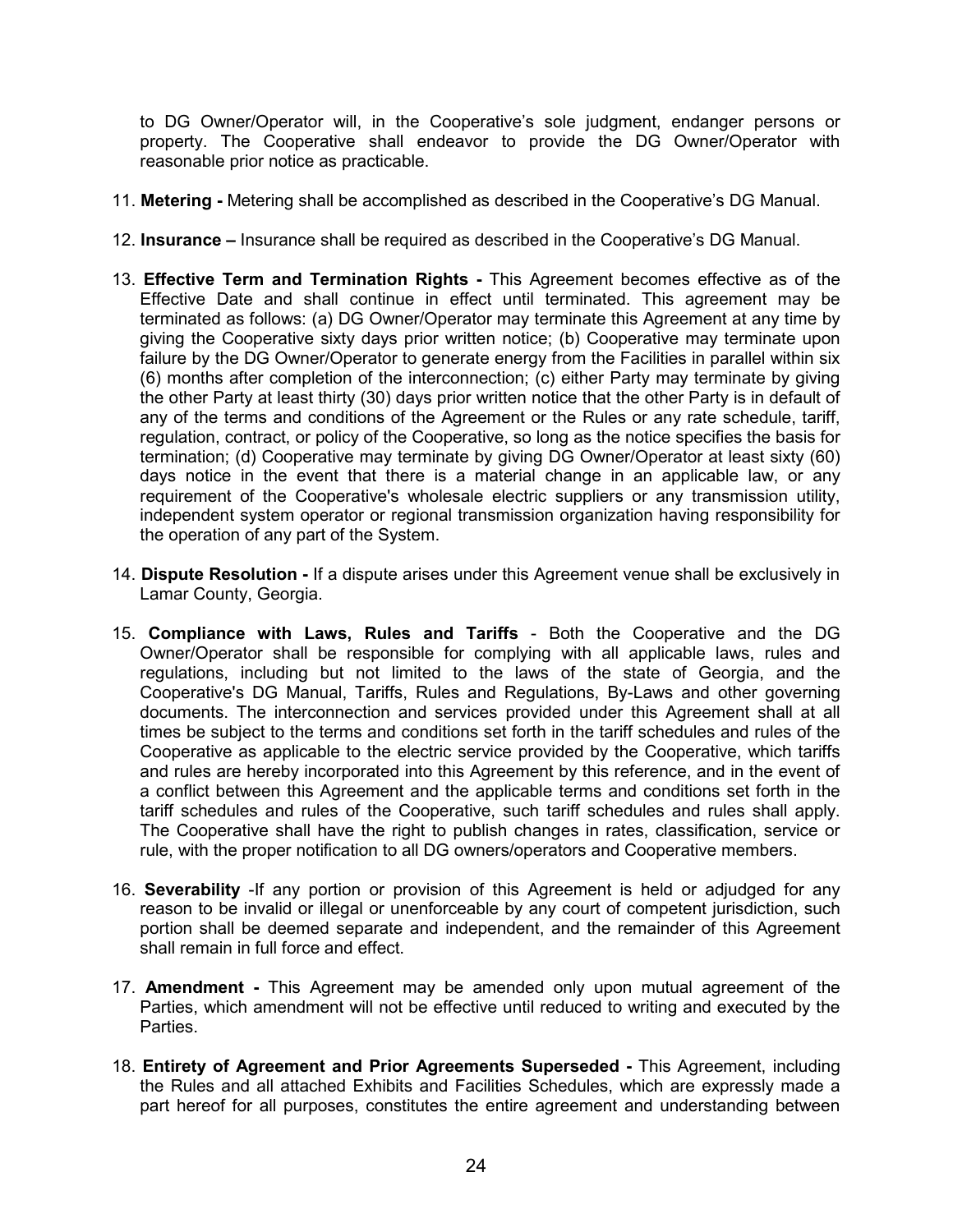the Parties with regard to the interconnection of the facilities of the Parties at the Points of Interconnection expressly provided for in this Agreement. The Parties are not bound by or liable for any statement, representation, promise, inducement, understanding, or undertaking of any kind or nature (whether written or oral) with regard to the subject matter hereof not set forth or provided for herein or in documents incorporated herein by reference, or in the DG Owner/Operator application, or other written information provided by the DG Owner/Operator in compliance with the Rules. It is expressly acknowledged that the Parties may have other agreements covering other services not expressly provided for herein, which agreements are unaffected by this Agreement.

- 19. **Force Majeure** -For the purposes of this Agreement, a Force Majeure event is any event:
	- (a) that is beyond the reasonable control of the affected Party; and
	- (b) that the affected Party is unable to prevent or provide against by exercising reasonable diligence, including the following events or circumstances, but only to the extent that they satisfy the preceding requirements: acts of war, acts of terrorism, public disorder, rebellion or insurrection; floods, hurricanes, earthquakes, lighting, storms or other natural calamities; explosions or fires; strikes, work stoppages or labor disputes; embargoes; and sabotage. If a Force Majeure event prevents a Party from fulfilling any obligations under this agreement, such Party will promptly notify the other Party in writing and will keep the other Party informed on a continuing basis as to the scope and duration of the Force Majeure event. The affected Party will specify the circumstances of the Force Majeure event, its expected duration and the steps that the affected Party is taking to mitigate the effect of the event on its performance. The affected Party will be entitled to suspend or modify its performance of obligations under this Agreement if a Force Majeure event prevents a Party from fulfilling such performance of obligations but will use reasonable efforts to resume its performance as soon as possible.
- 20. **Assignment -** At any time during the term of this Agreement, the DG Owner/Operator may assign this Agreement to a corporation, an entity with limited liability or an individual (the "Assignee"), provided that the DG Owner/Operator obtains the prior written consent of the Cooperative in advance of the assignment. The Cooperative's consent will be at the Cooperative's discretion based on whether or not the Cooperative determines that the Assignee is financially and technically capable to assume ownership and/or operation of the DG unit. The company or individual to which this Agreement is assigned in accordance with the terms and conditions of this Agreement will be responsible for the proper operation and maintenance of the DG Facilities, and will be a Party to all provisions of this Agreement.
- 21. **Permits, Fees and Approvals -** The Cooperative will have responsibility for the review, approval or rejection of the DG interconnection application. The approval process is intended to help ensure that the implementation of the applicant's DG project will not adversely affect the safe and reliable operation of the Cooperative's System, but any adverse affect shall be the sole responsibility of the DG Owner/Operator. The fees associated with the Application are listed in the most current fee schedule issued by the Cooperative. All fees are to be submitted in the form of a Bank Cashier's check along with the Application, unless other payment terms have been approved in advance by the Cooperative.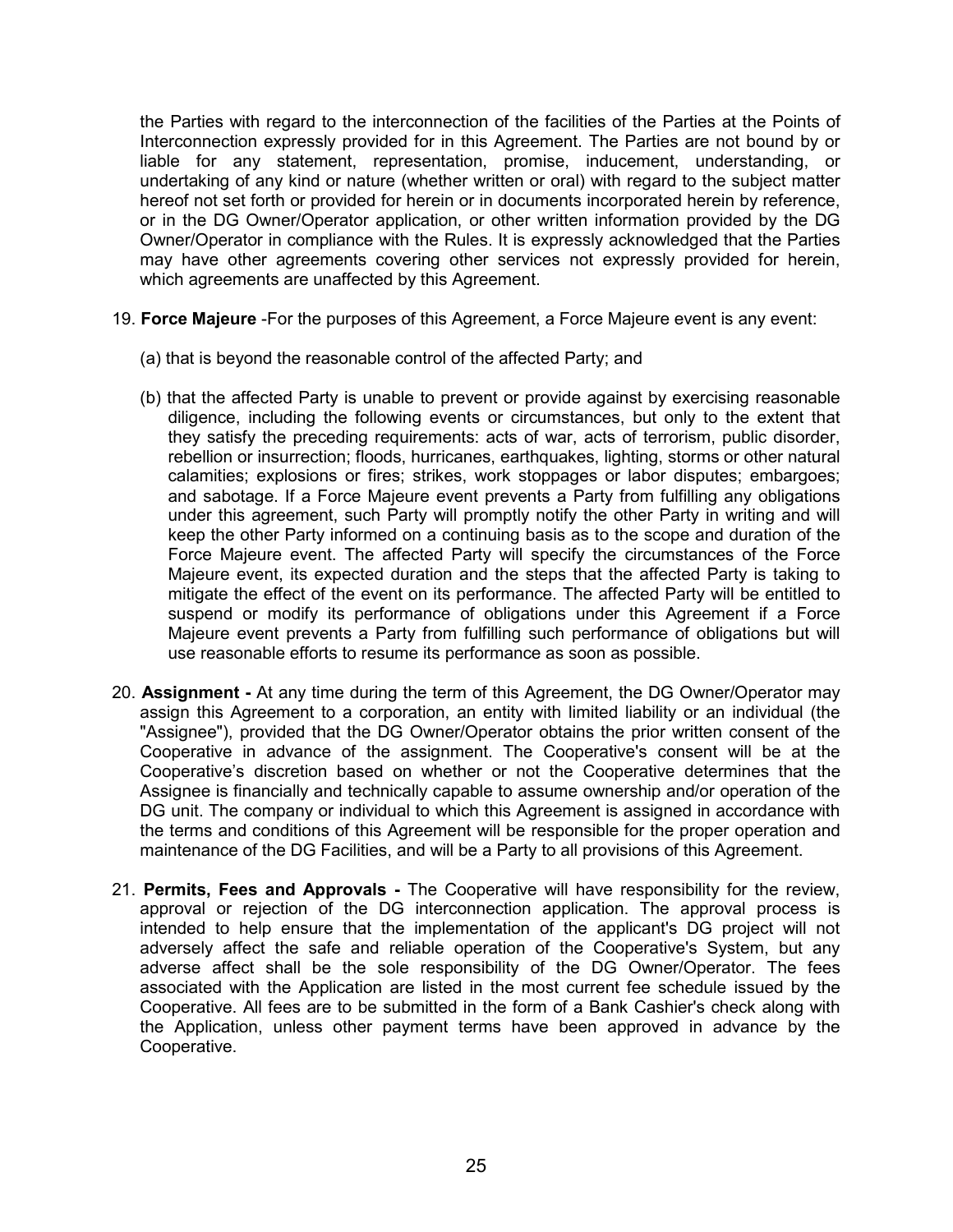22. **Notices -** Notices given under this Agreement are deemed to have been duly delivered if hand delivered or sent by United States certified mail, return receipt requested, postage prepaid, to:

(a) If to Cooperative:

Chief Operating Officer Southern Rivers Energy P.O. Box 40 Barnesville, GA 30204

(b) If to DG Owner/Operator:

The above-listed names, titles, and addresses of either Party may be changed by written notification to the other, notwithstanding Section 17.

- 23. **Invoicing and Payment -** Invoicing and payment terms for services associated with this Agreement shall be consistent with applicable Rules of the Cooperative.
- 24. **Limitations (No Third-Party Beneficiaries, Waiver, etc.) -** This Agreement is not intended to, and does not create, rights, remedies, or benefits of any character whatsoever in favor of any persons, corporations, associations, or entities other than the Parties and/or the Cooperative's Power and/or Transmission Supplier, and the obligations herein assumed are solely for the use and benefit of the Parties and/or the Cooperative's Power and/or Transmission Supplier. This Agreement may not be assigned by the DG Owner/Operator without the prior written consent of the Cooperative as specified in Section 20. The failure of a Party to this Agreement to insist, on any occasion, upon strict performance of any provision of this Agreement will not be considered to waive the obligations, rights, or duties imposed upon the Parties.
- 25. **Headings -** The descriptive headings of the various articles and sections of this Agreement have been inserted for convenience of reference only and are to be afforded no significance in the interpretation or construction of this Agreement.
- 26. **Multiple Counterparts -** This Agreement may be executed in two or more counterparts, each of which is deemed an original but all constitute one and the same instrument.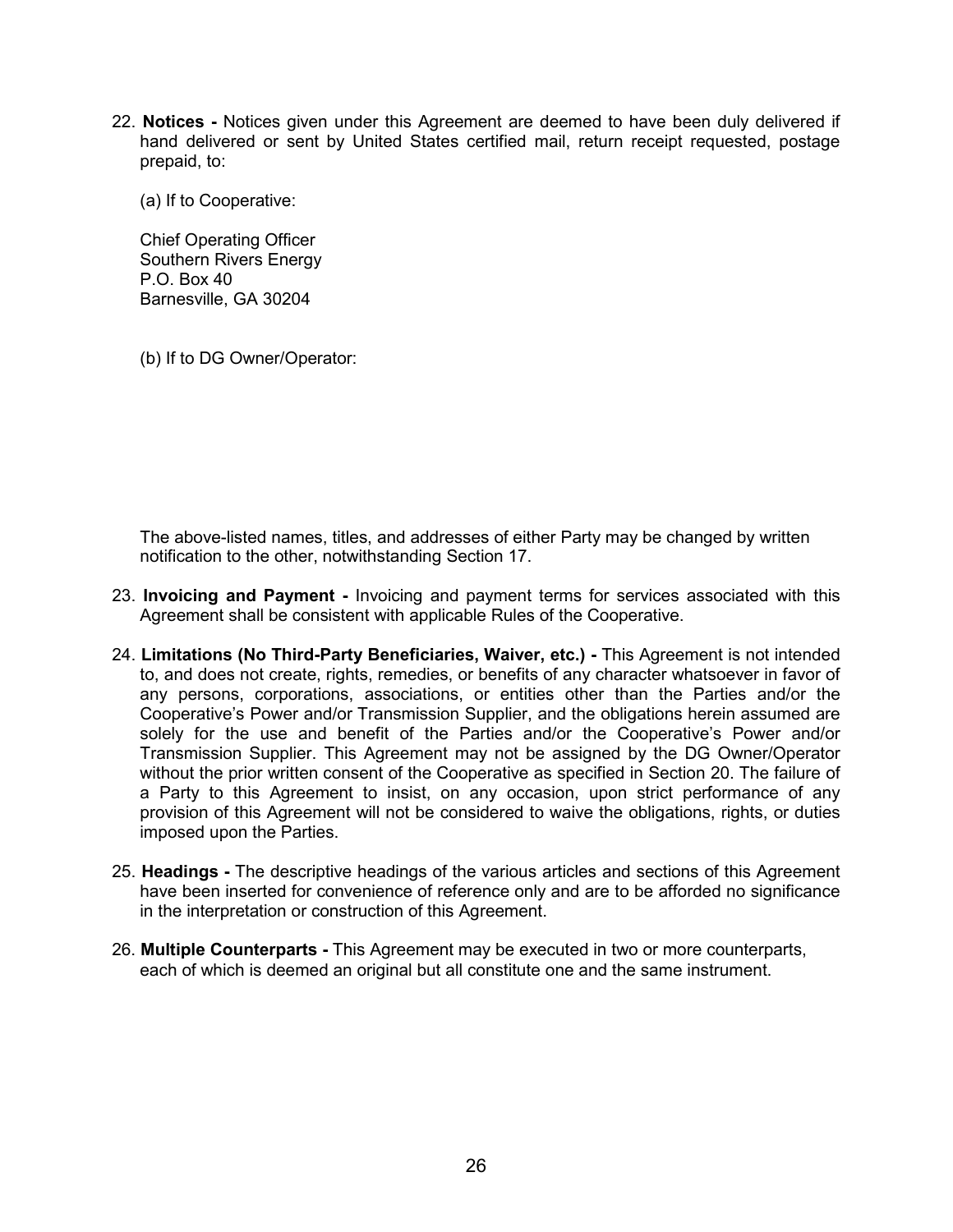**IN WITNESS WHEREOF,** the Parties have caused this Agreement to be signed by their respective duly authorized representatives.

| SOUTHERN RIVERS ENERGY, INC.<br>AN ELECTRIC MEMBERSHIP CORPORATION | [DG OWNER/OPERATOR NAME]                                                                                                                                                                                                                      |
|--------------------------------------------------------------------|-----------------------------------------------------------------------------------------------------------------------------------------------------------------------------------------------------------------------------------------------|
| BY:                                                                |                                                                                                                                                                                                                                               |
| NAME:                                                              | NAME:<br><u>and the company of the company of the company of the company of the company of the company of the company of the company of the company of the company of the company of the company of the company of the company of the com</u> |
| TITLE:                                                             | TITLE:                                                                                                                                                                                                                                        |
| DATE:                                                              | DATE:                                                                                                                                                                                                                                         |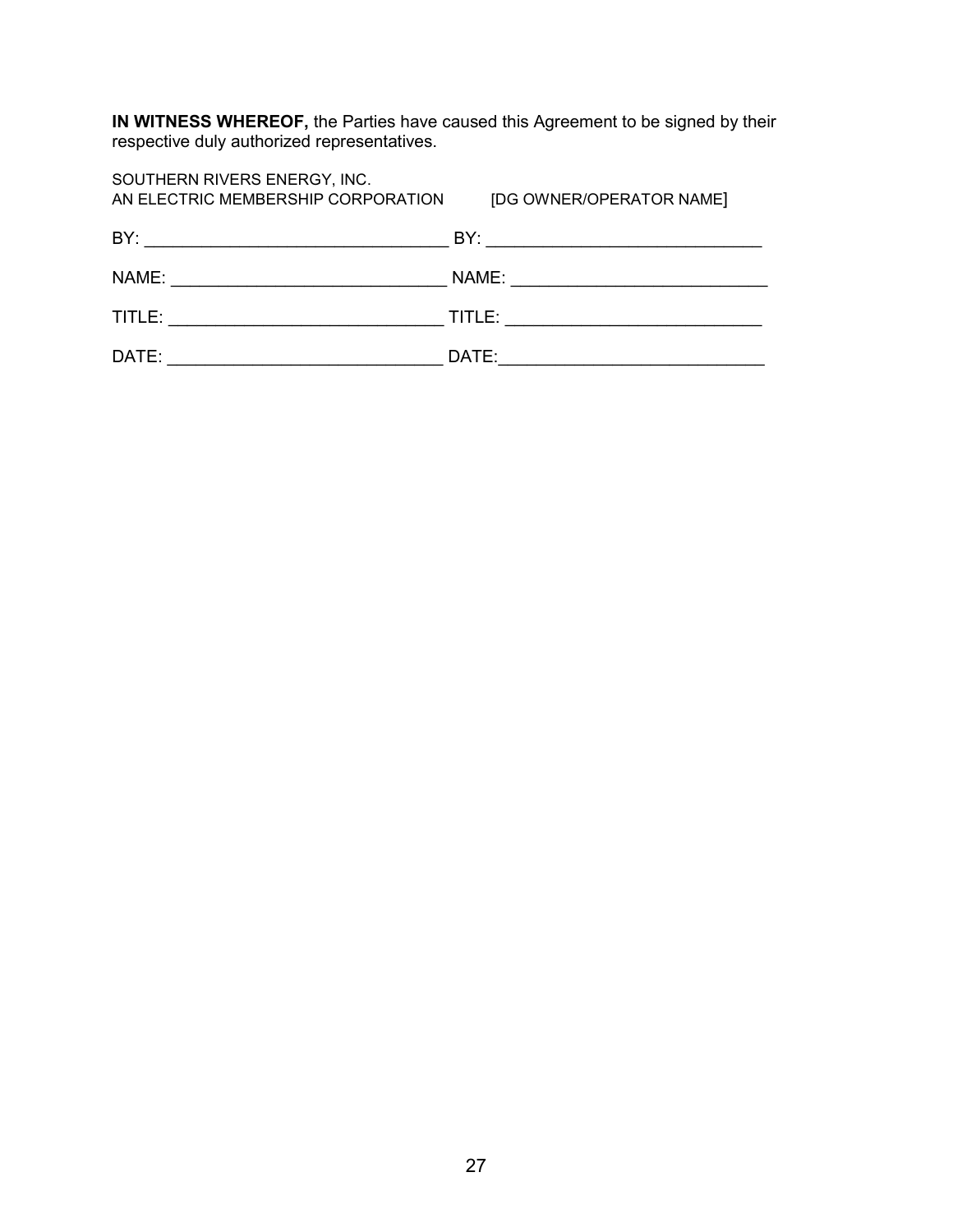Southern Rivers Energy®

Application for Operation of Pre-Existing Customer-Owned Generation

This application should be completed as soon as possible and returned to the Cooperative Representative in order to begin processing the request. See Distributed Generation Procedures and Guidelines Manual for Members for additional information.

\*By signing below, I acknowledge that I have reviewed/read, either in person or electronically, the Distributed Generation Procedures and Guidelines Manual for Members, provided by Southern Rivers Energy.

Signature: \_\_\_\_\_\_\_\_\_\_\_\_\_\_\_\_\_\_\_\_\_\_\_\_\_\_\_

|                                                                                                                                                                                                                                                                                                                 | PART 1: MEMBER/APPLICANT INFORMATION                                                                                                                                                                                          |  |  |
|-----------------------------------------------------------------------------------------------------------------------------------------------------------------------------------------------------------------------------------------------------------------------------------------------------------------|-------------------------------------------------------------------------------------------------------------------------------------------------------------------------------------------------------------------------------|--|--|
|                                                                                                                                                                                                                                                                                                                 | Name: Name: Name: Name: Name: Name: Name: Name: Name: Name: Name: Name: Name: Name: Name: Name: Name: Name: Name: Name: Name: Name: Name: Name: Name: Name: Name: Name: Name: Name: Name: Name: Name: Name: Name: Name: Name: |  |  |
|                                                                                                                                                                                                                                                                                                                 |                                                                                                                                                                                                                               |  |  |
|                                                                                                                                                                                                                                                                                                                 | City: ___________________County: ________________State: ______ Zip Code: _______________                                                                                                                                      |  |  |
|                                                                                                                                                                                                                                                                                                                 | Phone Number: _______________________                                                                                                                                                                                         |  |  |
| Account # $\frac{1}{2}$ $\frac{1}{2}$ $\frac{1}{2}$ $\frac{1}{2}$ $\frac{1}{2}$ $\frac{1}{2}$ $\frac{1}{2}$ $\frac{1}{2}$ $\frac{1}{2}$ $\frac{1}{2}$ $\frac{1}{2}$ $\frac{1}{2}$ $\frac{1}{2}$ $\frac{1}{2}$ $\frac{1}{2}$ $\frac{1}{2}$ $\frac{1}{2}$ $\frac{1}{2}$ $\frac{1}{2}$ $\frac{1}{2}$ $\frac{1}{2}$ |                                                                                                                                                                                                                               |  |  |
|                                                                                                                                                                                                                                                                                                                 | PART 2: ORIGINAL INSTALL MEMBER (Internal Use Only)                                                                                                                                                                           |  |  |
|                                                                                                                                                                                                                                                                                                                 |                                                                                                                                                                                                                               |  |  |
| Account $\#$ ____________________                                                                                                                                                                                                                                                                               |                                                                                                                                                                                                                               |  |  |
| Map # __________________________                                                                                                                                                                                                                                                                                |                                                                                                                                                                                                                               |  |  |
|                                                                                                                                                                                                                                                                                                                 | PART 3: PV/SOLAR INFO (Internal Use Only)                                                                                                                                                                                     |  |  |

Kw Load **and**  $\overline{a}$ 

\* All original install data for site is available in the original member's imaging file.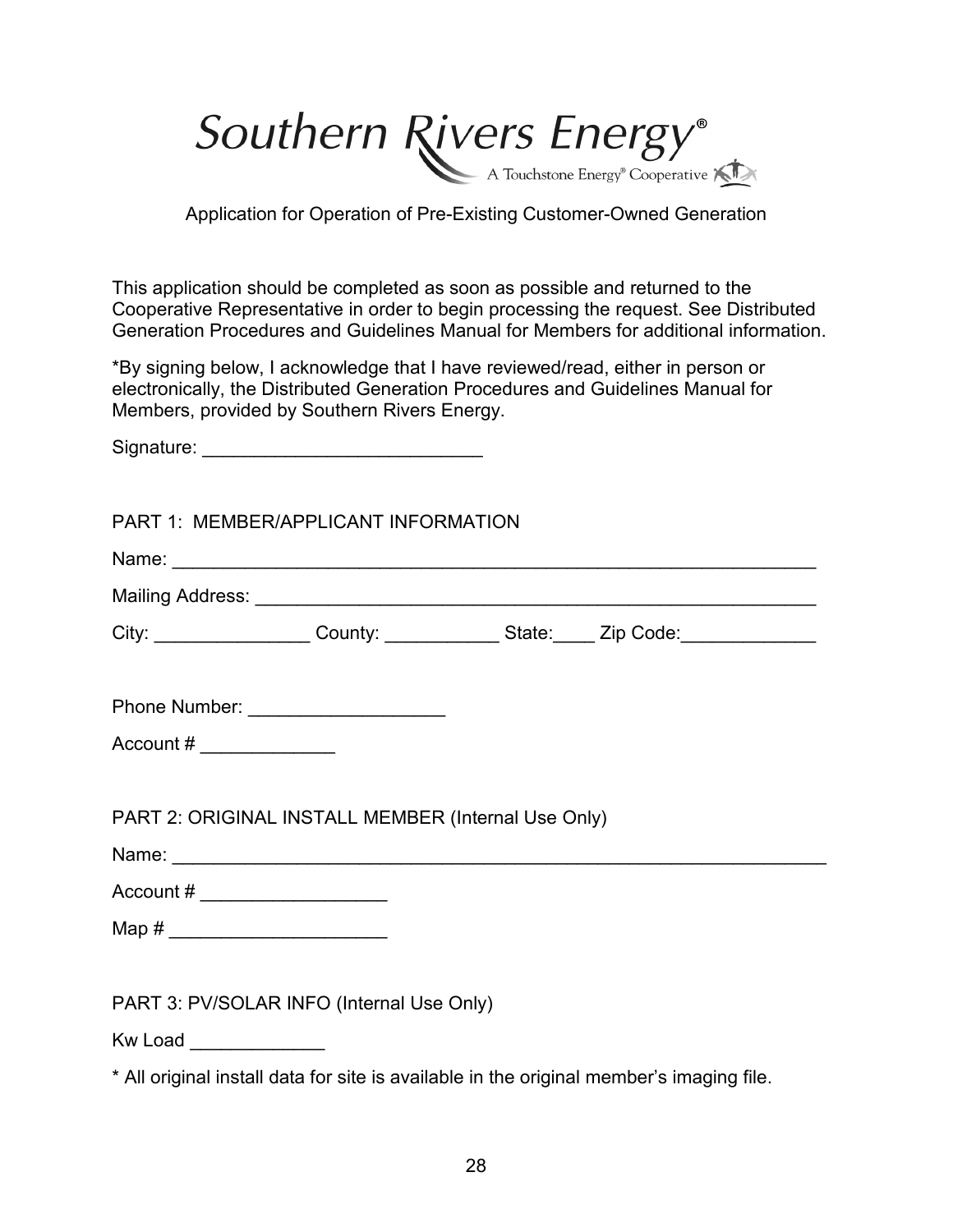Attachments: Exhibit A, Description of Facilites, Facilites Schedule

#### **EXHIBIT A DESCRIPTION OF FACILITIES**

*DG Owner/Operator will, at its own cost and expense, operate, maintain, repair, and inspect, and shall be fully responsible for its Facilities, unless otherwise specified on Exhibit A.* 

## **FACILITIES SCHEDULE**

[The following information is to be specified for each Point of Interconnection, if applicable]

- 1. Name:
- 2. Facilities location:
- 3. Delivery voltage:

4. Metering (voltage, location, losses adjustment due to metering location, and other:

5. Normal Operation of Interconnection:

- 6. One line diagram attached (check one):/ [169] Yes (169] No
- 7. Facilities to be furnished by Cooperative:

8. Facilities to be furnished by DG Owner/Operator:

9. Cost Responsibility:

10. Control area interchange point (check one): /\_\_\_\_\_\_\_\_\_\_Yes /\_\_\_\_\_\_\_No

- 11. Supplemental terms and conditions attached (check one): / These Yes /\_\_\_\_\_\_\_\_No
- 12. Cooperative rules for DG interconnection attached (check one): / These Yes /\_\_\_\_\_\_\_\_ No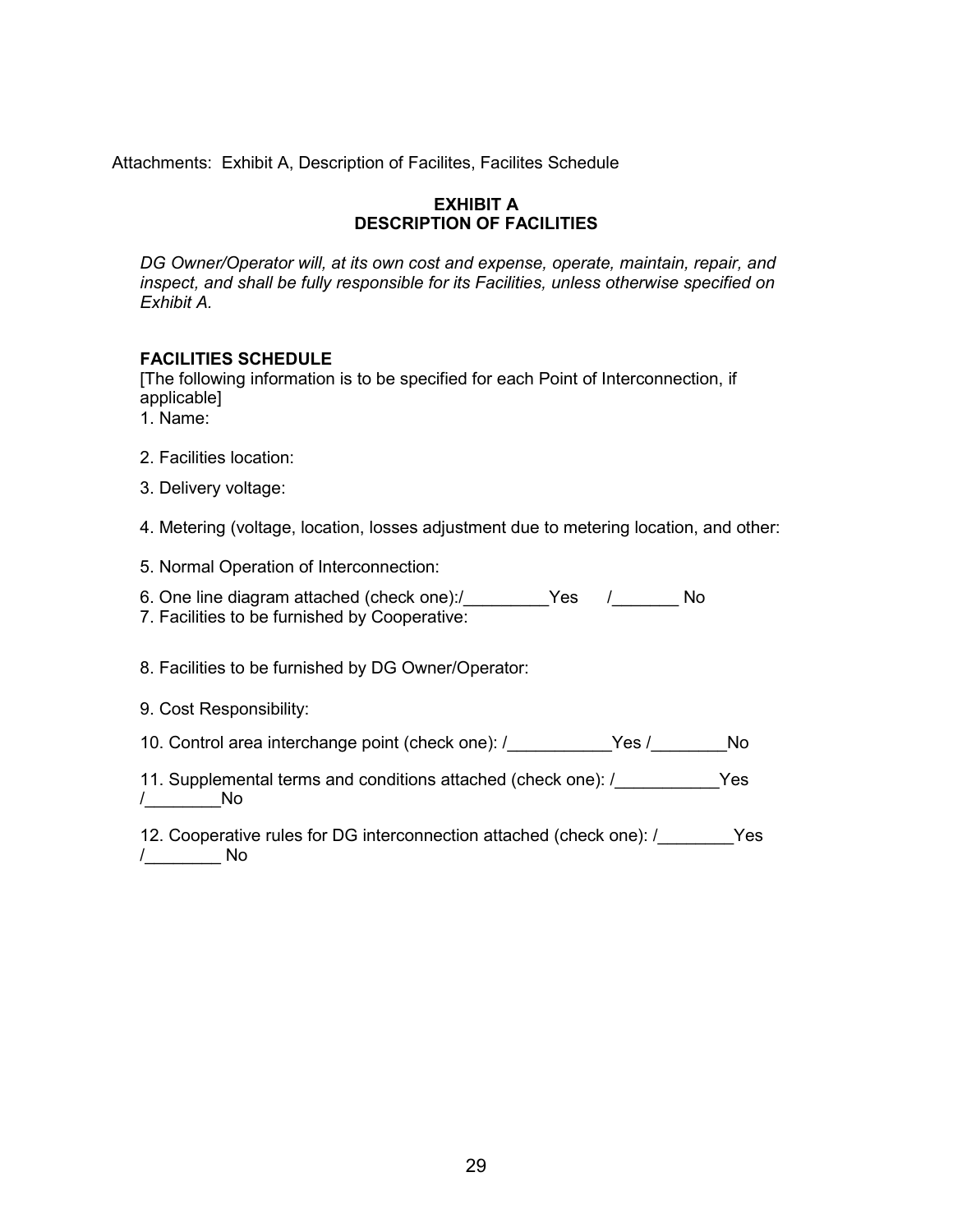## **EXHIBIT B**

# **Southern Rivers Energy**

# Application for Operation of Customer-Owned Generation

**This application should be completed as soon as possible and returned to the Cooperative Representative in order to begin processing the request. See**  *Distributed Generation Procedures and Guidelines Manual for Members* **for additional information.** 

INFORMATION: *This application is used by the Cooperative to determine the required equipment configuration for the Applicant interface. Every effort should be made to supply as much information as possible.* 

# **PART 1 OWNER/APPLICANT INFORMATION**

|                                                   |  | City: ___________________County: ______________State: __________Zip Code: _____________                        |
|---------------------------------------------------|--|----------------------------------------------------------------------------------------------------------------|
|                                                   |  |                                                                                                                |
| <b>PROJECT DESIGN/ENGINEERING (as applicable)</b> |  |                                                                                                                |
|                                                   |  |                                                                                                                |
|                                                   |  |                                                                                                                |
|                                                   |  | City: _________________County: _________________State: __________ Zip Code: ___________                        |
|                                                   |  | Phone Number: National Phone Number: Nepresentative: New York 2012 19:00 19:00 19:00 19:00 19:00 19:00 19:00 1 |
| <b>ELECTRICAL CONTRACTOR (as applicable)</b>      |  |                                                                                                                |
| Company:                                          |  |                                                                                                                |
|                                                   |  |                                                                                                                |
|                                                   |  | City: __________________County: ________________State: __________ Zip Code: _______________                    |
|                                                   |  |                                                                                                                |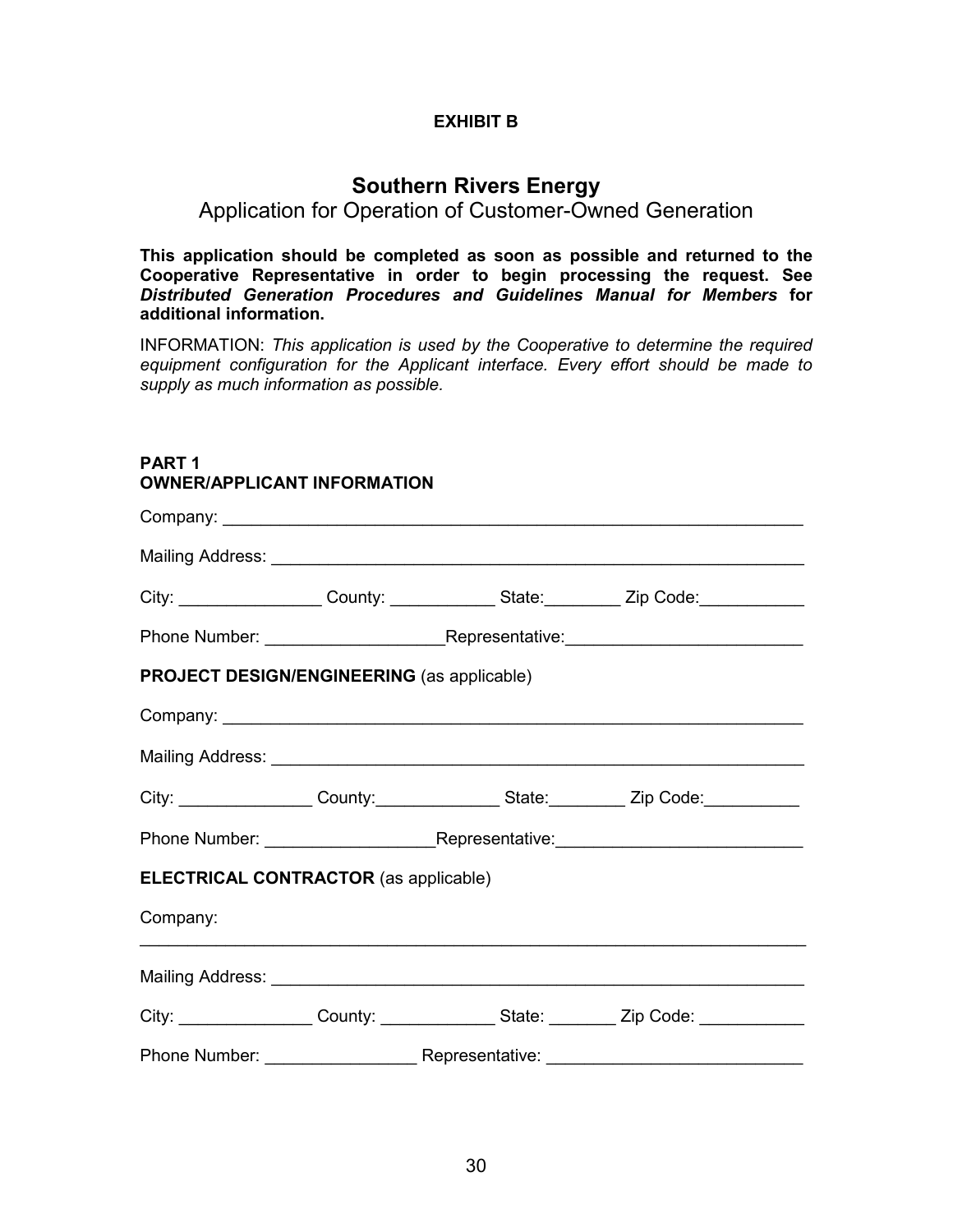#### **TYPE OF GENERATOR** (as applicable)

Photovoltaic \_\_\_\_\_\_\_\_\_\_\_\_\_\_\_\_\_\_\_\_ Wind \_\_\_\_\_\_\_\_\_\_\_\_\_ Microturbine \_\_\_\_\_\_\_\_\_\_\_\_\_\_ Diesel Engine \_\_\_\_\_\_\_\_\_\_\_\_\_\_\_\_\_\_\_Gas Engine \_\_\_\_\_\_\_ Turbine Other \_\_\_\_\_\_\_\_\_\_\_\_\_\_

#### **ESTIMATED LOAD INFORMATION**

The following information will be used to help properly design the Cooperative customer interconnection. This information is not intended as a commitment or contract for billing purposes.

Total Site Load\_\_\_\_\_\_\_(kW) Total DG Output\_\_\_\_\_\_\_\_(kW)

# **Mode of Operation (check all that apply)**

Isolated Paralleling Power Export

# **DESCRIPTION OF PROPOSED INSTALLATION AND OPERATION**

Give a general description of the proposed installation, including when you plan to operate the generator.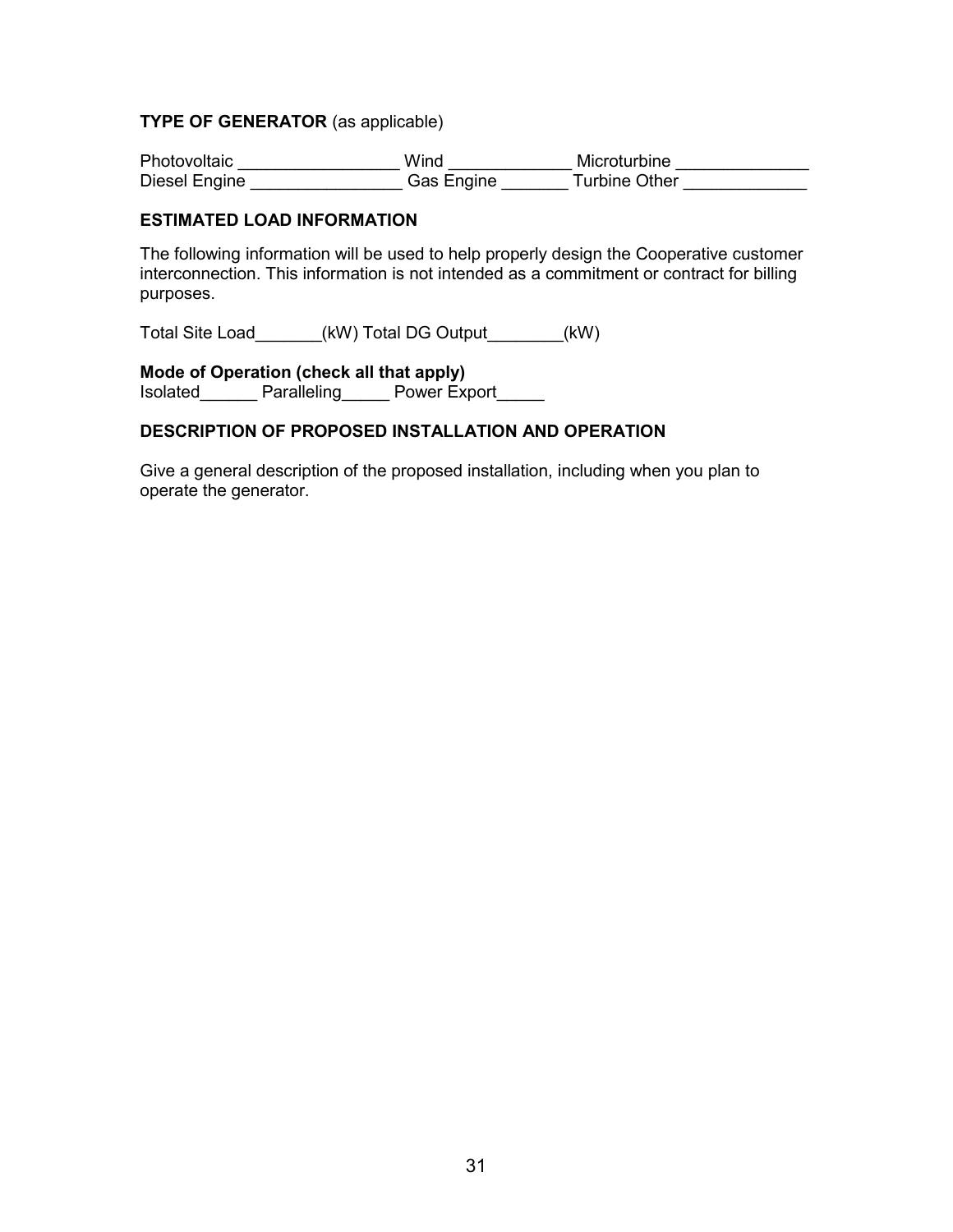# **PART 2**

(Complete all applicable items. Copy this page as required for additional generators.)

# **SYNCHRONOUS GENERATOR DATA**

| Unit Number: Total number of units with listed specifications on site:                |                      |         |                               |          |
|---------------------------------------------------------------------------------------|----------------------|---------|-------------------------------|----------|
| Manufacturer:                                                                         |                      |         |                               |          |
| Type: Type:                                                                           | Date of manufacture: |         |                               |          |
| Serial Number (each):                                                                 |                      |         |                               |          |
| Phases: Single Three R.P.M.:                                                          |                      |         | Frequency (Hz): _____________ |          |
| Rated Output (for one unit): ________ Kilowatt _______________ Kilovolt-Amperes______ |                      |         |                               |          |
| Rated Power Factor (%): Rated Voltage (Volts) Rated Amperes:                          |                      |         |                               |          |
|                                                                                       |                      |         | Motoring Power (kW):          |          |
|                                                                                       |                      |         | $%$ on $\qquad \qquad \qquad$ | KVA base |
|                                                                                       |                      |         | % on KVA base                 |          |
|                                                                                       |                      |         |                               |          |
|                                                                                       |                      |         |                               | KVA base |
| Zero Sequence Reactance (Xo):                                                         |                      | $\%$ on |                               | KVA base |
| Neutral Grounding Resistor (if applicable):                                           |                      |         |                               |          |
| $I_2^2$ t of K (heating time constant): ______                                        |                      |         |                               |          |
| Additional Information:                                                               |                      |         |                               |          |
|                                                                                       |                      |         |                               |          |

# **INDUCTION GENERATOR DATA**

| Rotor Resistance (Rr):      | ohms Stator Resistance (Rs):        | ohms        |
|-----------------------------|-------------------------------------|-------------|
| Rotor Reactance (Xr):       | ohms Stator Reactance (Xs):         | ohms        |
| Magnetizing Reactance (Xm): | ohms Short Circuit Reactance (Xd"): | ohms        |
| Design letter:              | Frame Size:                         |             |
| <b>Exciting Current:</b>    | Temp Rise (deg $C^{\circ}$ ):       |             |
| Reactive PRequired:         | Vars (no load), Vars                | (full load) |
| Additional Information:     |                                     |             |
|                             |                                     |             |

 $\mathcal{L}_\text{max}$  , and the contribution of the contribution of the contribution of the contribution of the contribution of the contribution of the contribution of the contribution of the contribution of the contribution of t

 $\_$  , and the set of the set of the set of the set of the set of the set of the set of the set of the set of the set of the set of the set of the set of the set of the set of the set of the set of the set of the set of th

| <b>PRIME MOVER</b> (Complete all applicable items) |       |                                          |                                     |  |  |
|----------------------------------------------------|-------|------------------------------------------|-------------------------------------|--|--|
| Unit Number:                                       | Type: |                                          |                                     |  |  |
| Manufacturer:                                      |       |                                          |                                     |  |  |
| Serial Number: Website Serial Number:              |       | Date of manufacturer:                    |                                     |  |  |
|                                                    |       | H.P. Rates: H.P. Max.: Inertia Constant: | $\mathsf{I}$ b $\mathsf{I}$ fr $^2$ |  |  |
| Energy Source (hydro, steam, wind, etc.)           |       |                                          |                                     |  |  |
|                                                    |       |                                          |                                     |  |  |

 $\_$ 

 $\mathcal{L}_\mathcal{L} = \mathcal{L}_\mathcal{L} = \mathcal{L}_\mathcal{L} = \mathcal{L}_\mathcal{L} = \mathcal{L}_\mathcal{L} = \mathcal{L}_\mathcal{L} = \mathcal{L}_\mathcal{L} = \mathcal{L}_\mathcal{L} = \mathcal{L}_\mathcal{L} = \mathcal{L}_\mathcal{L} = \mathcal{L}_\mathcal{L} = \mathcal{L}_\mathcal{L} = \mathcal{L}_\mathcal{L} = \mathcal{L}_\mathcal{L} = \mathcal{L}_\mathcal{L} = \mathcal{L}_\mathcal{L} = \mathcal{L}_\mathcal{L}$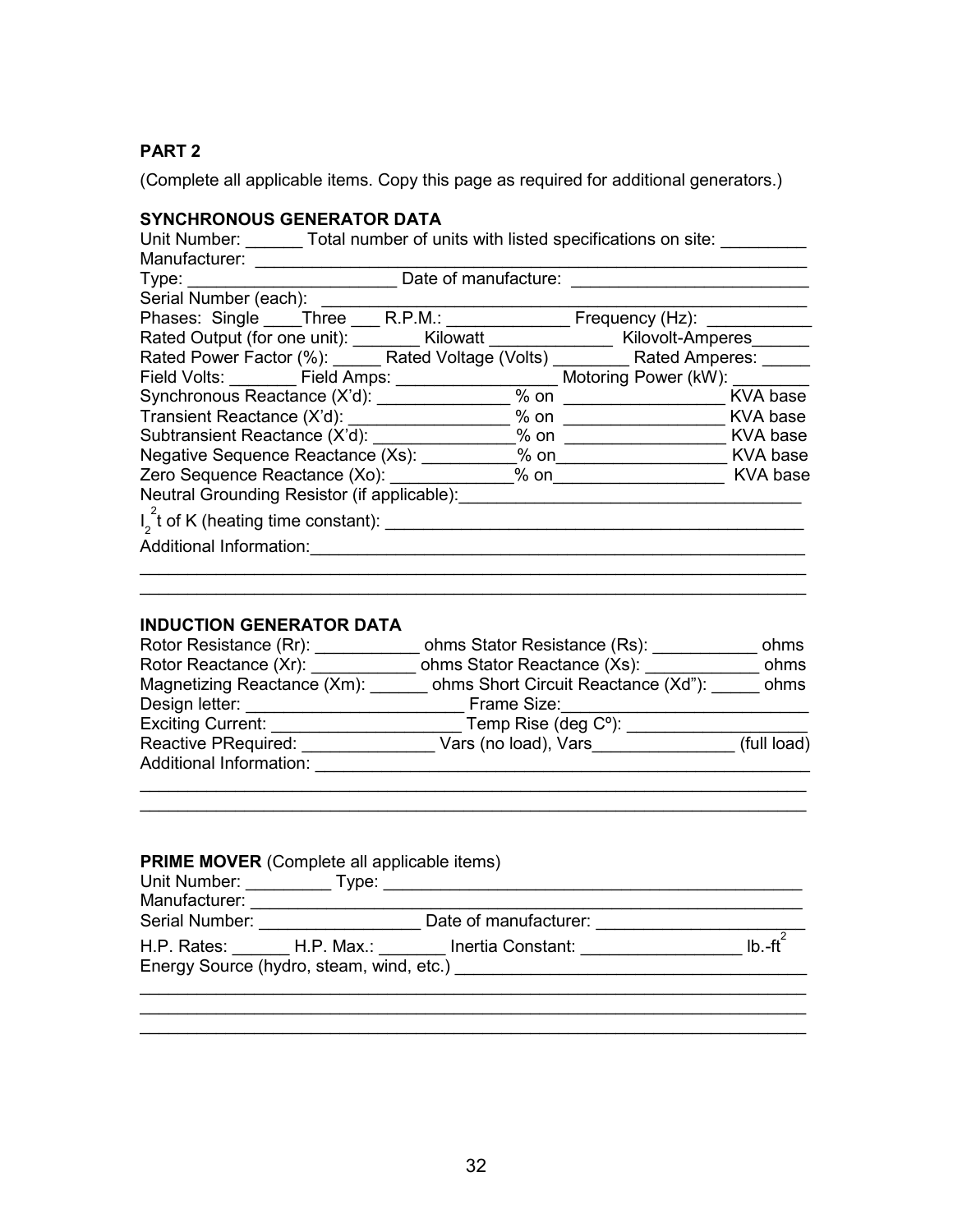#### **GENERATOR TRANSFORMER** (Complete all applicable items)

| TRANSFORMER (between generator and utility system) |                                |  |  |  |  |
|----------------------------------------------------|--------------------------------|--|--|--|--|
| Generator unit number:<br>Date of manufacturer:    |                                |  |  |  |  |
|                                                    |                                |  |  |  |  |
|                                                    |                                |  |  |  |  |
| delta                                              | wye, Neutral solidly grounded? |  |  |  |  |
| delta                                              | wye, Neutral solidly grounded? |  |  |  |  |
| Transformer Impedance (Z):<br>$%$ on               | KVA base                       |  |  |  |  |
| $%$ on                                             | KVA base                       |  |  |  |  |
| % on                                               | <b>KVA</b> base                |  |  |  |  |
| Neutral Grounding Resistor (if applicable:         |                                |  |  |  |  |
|                                                    |                                |  |  |  |  |

 $\frac{1}{2}$  ,  $\frac{1}{2}$  ,  $\frac{1}{2}$  ,  $\frac{1}{2}$  ,  $\frac{1}{2}$  ,  $\frac{1}{2}$  ,  $\frac{1}{2}$  ,  $\frac{1}{2}$  ,  $\frac{1}{2}$  ,  $\frac{1}{2}$  ,  $\frac{1}{2}$  ,  $\frac{1}{2}$  ,  $\frac{1}{2}$  ,  $\frac{1}{2}$  ,  $\frac{1}{2}$  ,  $\frac{1}{2}$  ,  $\frac{1}{2}$  ,  $\frac{1}{2}$  ,  $\frac{1$ 

#### **INVERTER DATA** (if applicable)

| Manufacturer:                                                      | Model: |
|--------------------------------------------------------------------|--------|
| Rate Power Factor (%): Rated Voltage (Volts): Rated Amperes:       |        |
| Inverter Type (ferroresonant, step, pulse-width modulation, etc.): |        |
| Type commutation: forced line                                      |        |
| Harmonic Distortion: Maximum Single Harmonic (%)                   |        |
| Maximum Total Harmonic (%)                                         |        |

Note: Attach all available calculations, test reports, and oscillographic prints showing inverter output voltage and current waveforms.

#### **POWER CIRCUIT BREAKER** (if applicable)

| Manufacturer:                                                            | Model:                   |  |  |  |
|--------------------------------------------------------------------------|--------------------------|--|--|--|
| Rated Voltage (kilovolts):                                               | Rated ampacity (Amperes) |  |  |  |
| Interrupting rating (Amperes):                                           | <b>BIL Rating</b>        |  |  |  |
| Interrupting medium / insulating medium (ex. Vacuum, gas, oil)           |                          |  |  |  |
| Control Voltage (Closing): ___ (Volts) AC DC                             |                          |  |  |  |
| Control Voltage (Tripping): ____ (Volts) AC DC Battery Charged Capacitor |                          |  |  |  |
| Close energy: Spring Motor Hydraulic Pneumatic Other:                    |                          |  |  |  |
| Trip energy: Spring Motor Hydraulic Pneumatic Other:                     |                          |  |  |  |
| Bushing Current Transformers: _______ (Max. ratio) Relay Accuracy Class: |                          |  |  |  |
| Multi Ratio? No Yes: (available taps)                                    |                          |  |  |  |

#### **ADDITIONAL INFORMATION**

*In addition to the items listed above, please attach a detailed one-line diagram of the proposed facility, all applicable elementary diagrams, major equipment (generators, transformers, inverters, circuit breakers, protective relays, etc.), specifications, test reports, etc., and any other applicable drawings or documents necessary for the proper design of the interconnection.*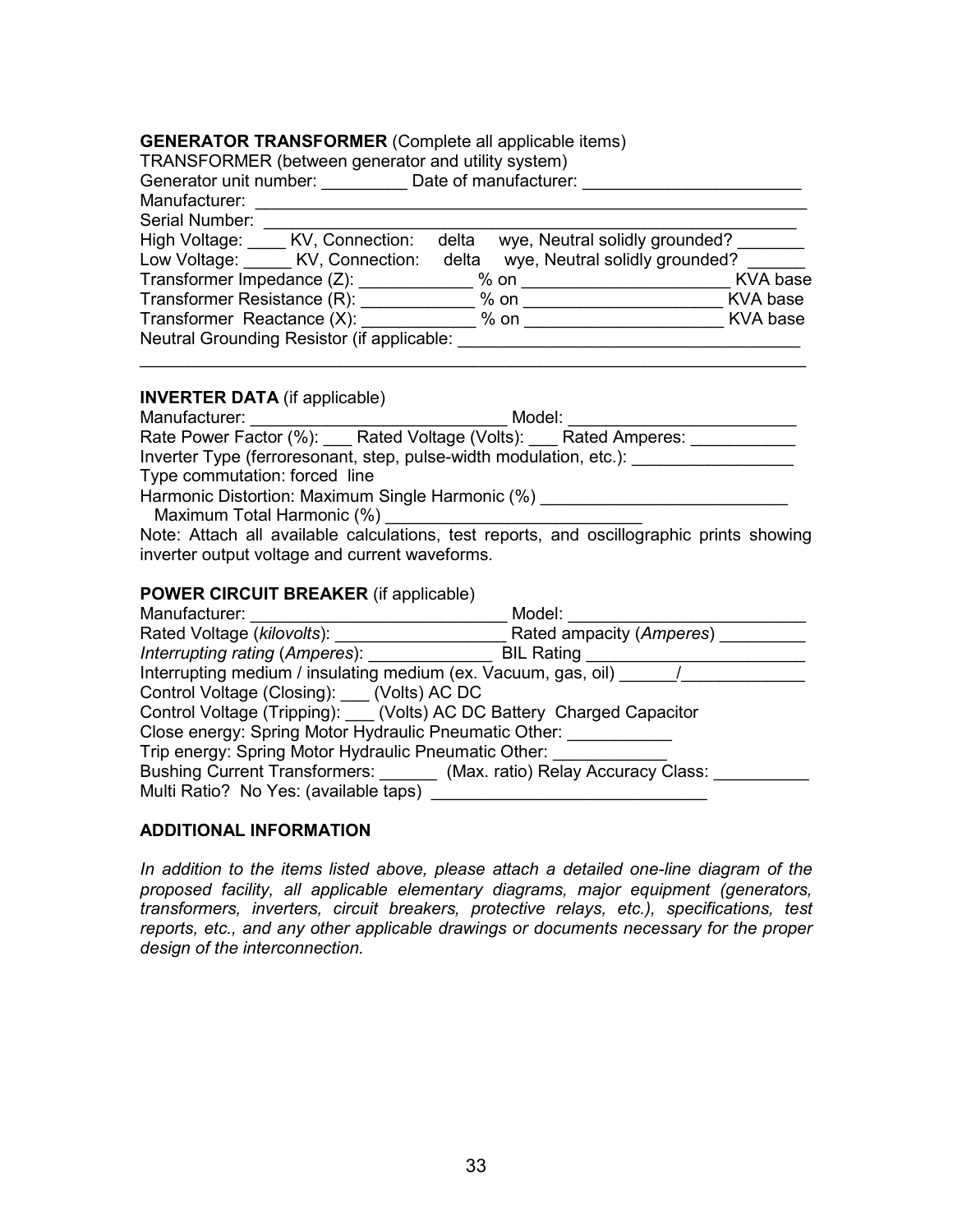# **ONE LINE DIAGRAM**